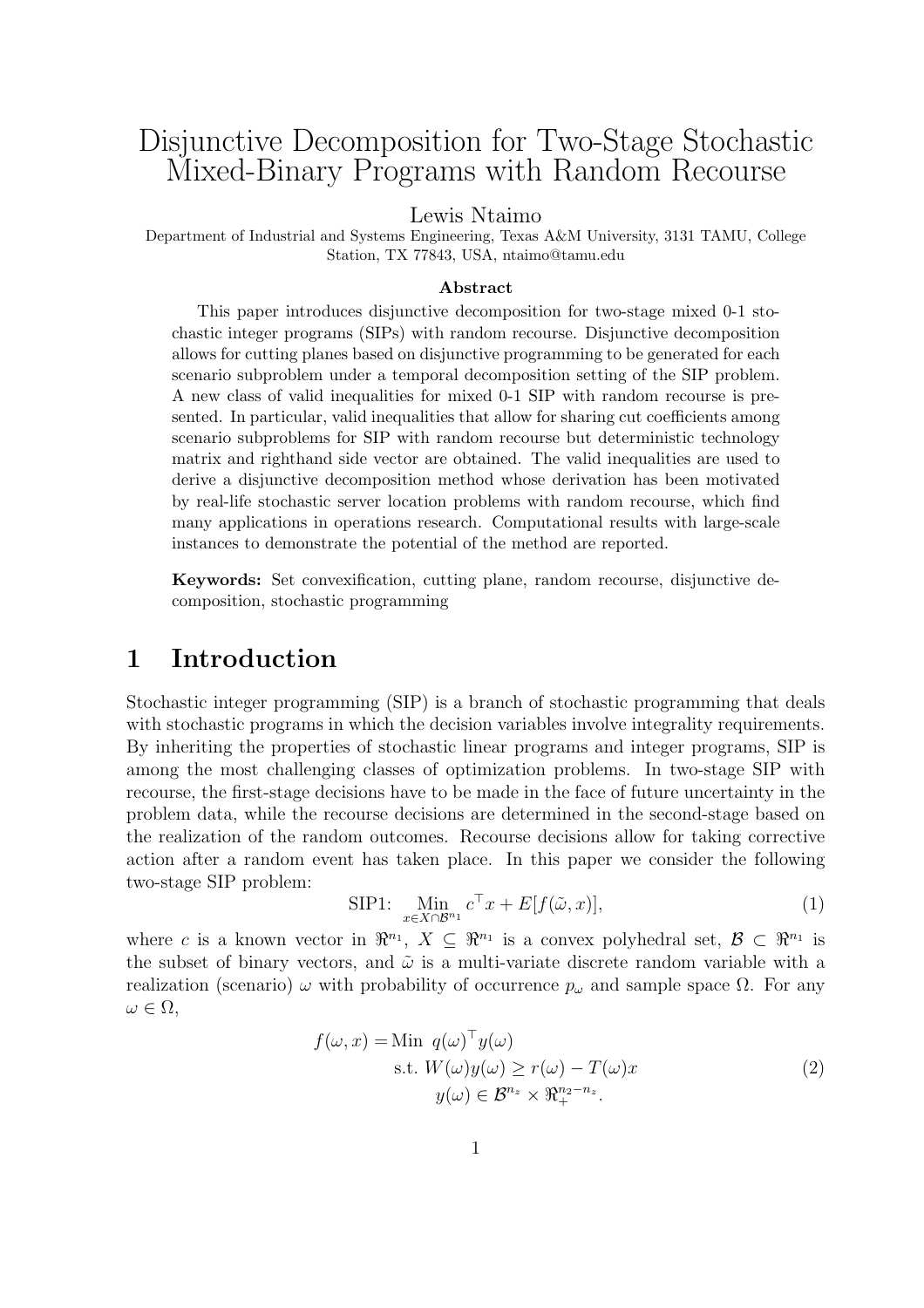Problem (2) is referred to as the second-stage (scenario) subproblem and  $f(\omega, x)$  as the recourse function. In this problem  $q(\omega)$  is a vector in  $\mathbb{R}^{n_2}$ ,  $r(\omega)$  is a vector in  $\mathbb{R}^{m_2}$ , and  $W(\omega)$  and  $T(\omega)$  are matrices in  $\Re^{m_2 \times n_2}$  and  $\Re^{m_2 \times n_1}$ , respectively. We consider instances of SIP1 under the following assumptions: (A1)  $\Omega$  is a finite set; (A2) X is a closed set which includes the constraints  $0 \le x \le 1$  and is given as  $X = \{x \in \mathbb{R}^{n_1} \mid Ax \ge b\};$ (A3) subproblem (2) is dual feasible for all  $\omega \in \Omega$ ; and (A4) for all  $(\omega, x) \in X \cap \mathcal{B} \times \Omega$ ,  $f(\omega, x) < \infty$ . Assumption (A4) requires that subproblem (2) remains feasible for all  $(\omega, x) \in X \cap \mathcal{B} \times \Omega$ , a property referred to as relatively complete recourse in stochastic programming. The matrices  $T(\omega)$  and  $W(\omega)$  are referred to in the literature as the technology matrix and recourse matrix, respectively. If  $T(\omega) = T$  for all  $\omega \in \Omega$ , SIP1 is said to have fixed tenders. Similarly, if  $W(\omega) = W$  for all  $\omega$ , the problem is said to have fixed recourse. In this paper we consider SIP1 under random recourse, where  $W(\omega)$ is allowed to vary with  $\omega$ .

Due to assumption (A1), problem (1-2) can also be formulated as a large-scale problem in extensive form (EF) as follows:

EF: 
$$
\lim_{x \in X \cap B^{n_1}} c^{\top} x + \sum_{\omega \in \Omega} p_{\omega} q(\omega)^{\top} y(\omega)
$$
  
s.t. 
$$
T(\omega)x + W(\omega)y(\omega) \ge r(\omega), \ \forall \omega \in \Omega
$$

$$
y(\omega) \in \mathcal{B}^{n_2} \times \mathbb{R}^{n_2 - n_z}, \quad \forall \omega \in \Omega.
$$
 (3)

Direct mixed-integer programming (MIP) solvers such as CPLEX (ILOG, 2003) can be applied directly to problem EF. However, due to the large-scale nature of the problem coupled with the integrality requirements on the decision variables, this approach is generally hopeless. Therefore, this calls for novel decomposition methods that exploit the special structure inherent in the problem formulation. Note that when the second-stage has continuous variables only, the recourse function is a well-behaved piecewise linear and convex function of the first-stage variables. Benders' decomposition (Benders, 1962) is applicable in this case. However, when integrality requirements are imposed on secondstage variables, the problem becomes computationally challenging. The recourse function is now lower semicontinuous with respect to the first-variables (Blair and Jeroslow, 1982), and is generally nonconvex (Schultz, 1993).

This paper introduces disjunctive decomposition for mixed 0-1 SIP with random recourse. In particular, valid inequalities based on disjunctive programming are derived for SIP1. These cuts are used in a cutting plane method, which allows for scenario subproblems to share some cut coefficients when SIP1 has random recourse but deterministic technology matrix and righthand side vector. This work has been motivated by need for algorithms for this class of problems. The remainder of this paper is organized as follows. The next section reviews closely related work. In Section 3 theoretical results for set convexification for two-stage SIP with random recourse are derived using results from disjunctive programming. The theoretical results are applied to a cutting plane setting for SIP1 in Section 4 and extended to the special case of deterministic technology matrix and righthand side vector in Section 5. A disjunctive decomposition algorithm for SIP1 is presented in Section 6. Computational results on the application of the algorithm to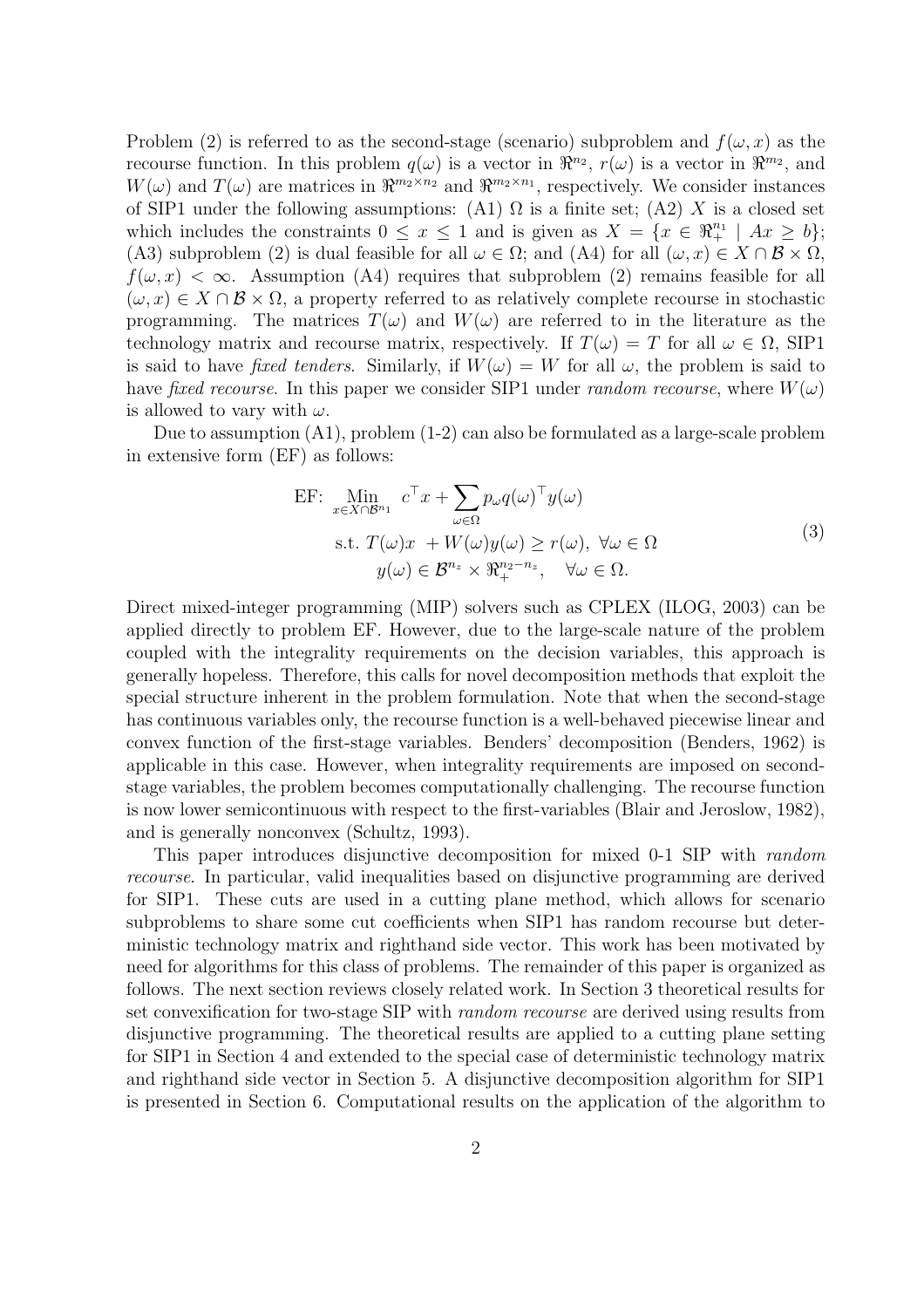several SSLPR instances are reported in Section 7. The paper ends with some concluding remarks in Section 8.

# 2 Related Work

To date very few optimum-seeking algorithms have been developed for SIP, and many of these algorithms assume the *fixed recourse* property. The reader is referred to surveys on algorithms for SIP (Schultz et al., 1996, Klein Haneveld and van der Vlerk, 1999, Sen, 2003) and to textbooks on stochastic programming (Birge and Louveaux, 1997, Ruszczynski and Shapiro, 2003). However, certain applications such as capacity acquisition and assignment under uncertainty (Ahmed and Garcia, 2003, e.g), require random recourse. The branch-and-bound algorithm of Ahmed et al. (2004) and the cutting-plane based algorithm of (Carøe and Tind, 1997, Carøe, 1998) allow for SIP problems with random recourse. The algorithm derived by Ahmed et al. (2004) requires general first-stage and pure integer second-stage variables. This method uses a transformed space in which tender variables  $(\chi = Tx)$  are used to partition the problem using a hyperrectangular partitioning process. The method by Carøe and Tind (1997) and Carøe (1998) uses disjunctive programming to derive cutting-planes under the EF (problem 3) setting and requires continuous first-stage and mixed-binary second-stage decision variables. An extension of the method for SIP with pure binary first-stage and mixed-binary secondstage decision variables is also proposed.

Disjunctive decomposition  $(D^2)$  (Sen et al., 2002, Sen and Higle, 2005) takes advantage of the ideas from disjunctive programming (Balas, 1975, Blair and Jeroslow, 1978, Sherali and Shetty, 1980) and reverse convex programming (Sen and Sherali, 1987) to provide a rather general setting for the study of the convex hull of feasible points of SIP problems under the two-stage setting. Sen and Higle (2005) develop a cutting-planebased approximation of the feasible set of the second-stage problem (2) under the fixed recourse property. The  $D^2$  approach provides a mechanism for transforming cuts derived for one instance of the second-stage problem into cuts that are valid for other scenario instances. Implementation and computational experience with the  $D<sup>2</sup>$  method on solving large-scale instances from the literature is reported in a dissertation by Ntaimo (2004) and in Ntaimo and Sen (2005).

One motivating application for this work is the stochastic server location problem with random recourse (SSLPR), which has many real-life applications in operations research. SSLPR deals with the optimal location of a limited number of 'servers' with limited capacity of some resource under uncertainty regarding potential future 'client' resource demand and *availability* after the servers are located. Constraints include budgetary requirements on the total server location costs and the requirement that each client be served by servers from specific locations. A world-wide problem that has raised a lot of attention in recent years is wildfires. Fighting wildfires is very challenging and costs about a billion dollars annually in the US alone (NIFC, 2006), not to mention the huge costs associated with the destruction of homes and vegetation. The problem of firefighting resource (e.g. dozers, fire engines, airtankers, crews) management for wildfire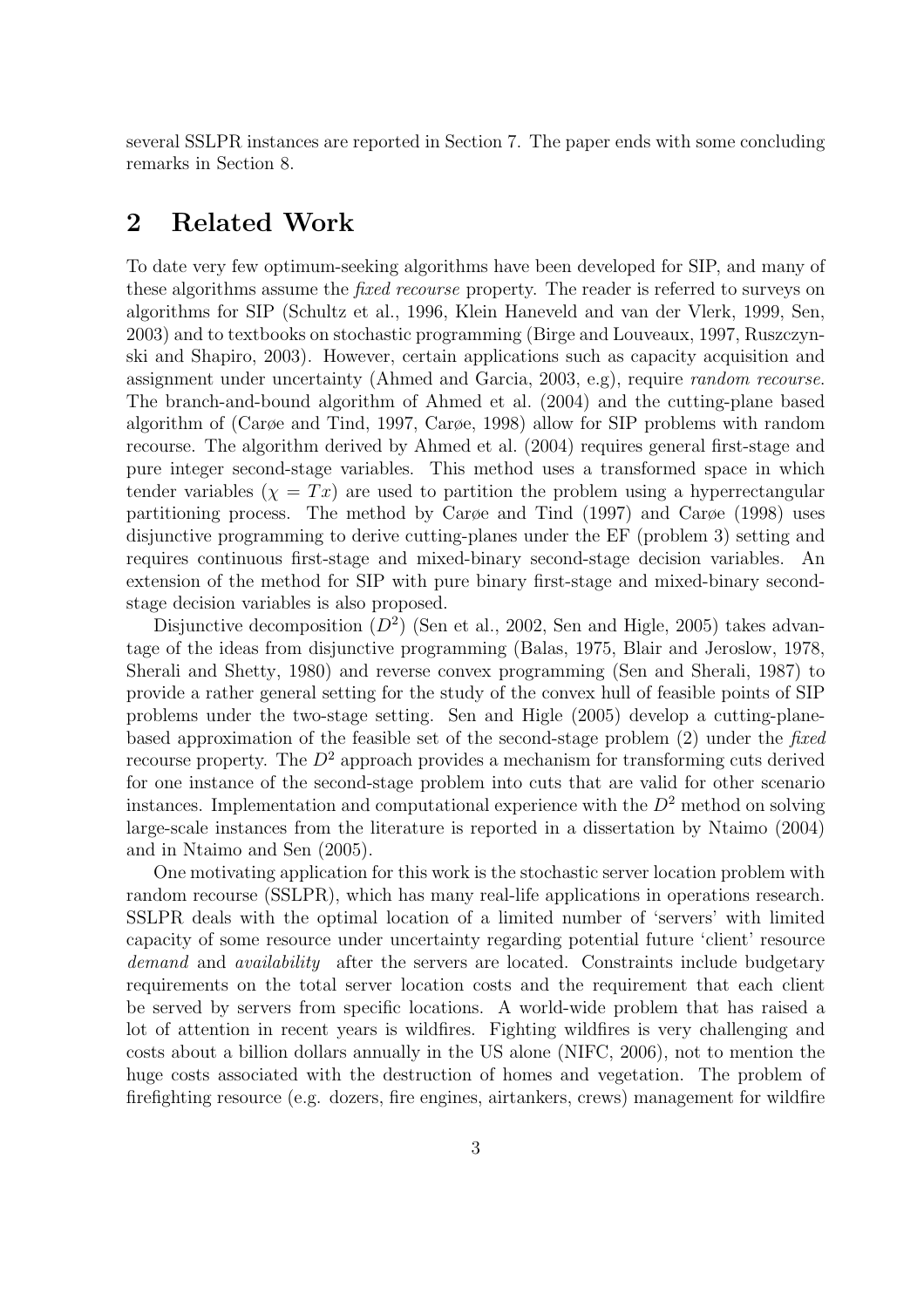initial attack (Donovan and Rideout, 2003, e.g.) leads to SSLPR (Lee, 2006). In this particular SSLPR decisions regarding firefighting resource deployment to bases ('server' locations) are made in the first stage while decisions regarding the dispatch of resources to wildfires ('clients') are made in the second stage. Uncertainty stems from stochastic wildfire occurrence and dynamic fire behavior, which depend on landscape, fuels and weather conditions. The *random recourse* property in these models is due to the fact that recourse decisions regarding firefighting resource dispatch from bases to wildfires in the second stage, must adapt to scenarios (fire location and fire behavior). Thus instances of these models are generally difficult to solve and require decomposition methods for mixed 0-1 SIP with random recourse.

Closely related to SSLPR is the SSLP with fixed recourse studied by Ntaimo and Sen (2005). The SSLP was motivated by the implementation of networks consisting of high speed optical fiber cables, and high speed optical switches which are very capital intensive. Telecommunications service providers are usually unsure of customer demand and under these circumstances network design models lead to SSLPs. In the SSLP, future client demand levels are assumed to be known and only client availability is unknown and is modeled as a Bernoulli random variable. However, in reality clients may not know there future demand with certainty. So this leads to SSLPR, which is amenable to the solution method introduced in this paper. Other applications of SSLPs include the facility location problem for immobile servers with continuous stochastic demands (Wang et al., 2003), and server location under uncertain demand for the deployment of mobile switching centers in telecommunication networks (Riis et al., 2004). Wang et al. (2003) present several models and provide heuristics for their solutions, while (Riis et al., 2004) uses the stochastic programming approach and apply a dual decomposition procedure to solve scenario subproblems by means of branch-and-cut.

# 3 Set Convexification for SIP with Random Recourse

To set the ground for the ideas developed in this paper, first some key results from disjunctive programming are restated. Consider disjunctive sets of the form

$$
S = \cup_{h \in H} S_h \tag{4}
$$

where H is a finite index set, and the sets  $S_h$  are polyhedral sets represented as

$$
\mathcal{S}_h = \{ y \mid G_h y \ge r_h, y \ge 0 \}. \tag{5}
$$

Then a convex relaxation of a non-convex set can be stated through a collection of valid inequalities defined as follows:

**DEFINITION 3.1.** An inequality  $\pi^{\top}y \geq \pi_0$  is said to be a valid inequality for the set  $\mathcal{S}$  if  $\mathcal{S} \subseteq \{y \mid \pi^{\top}y \geq \pi_0\}.$ 

A crucial theoretical result in disjunctive programming is the disjunctive cut principle. By letting  $G_{hj}$  denote the  $j^{th}$  column vector of the matrix  $G_h$ , the disjunctive cut principle can be stated as follows: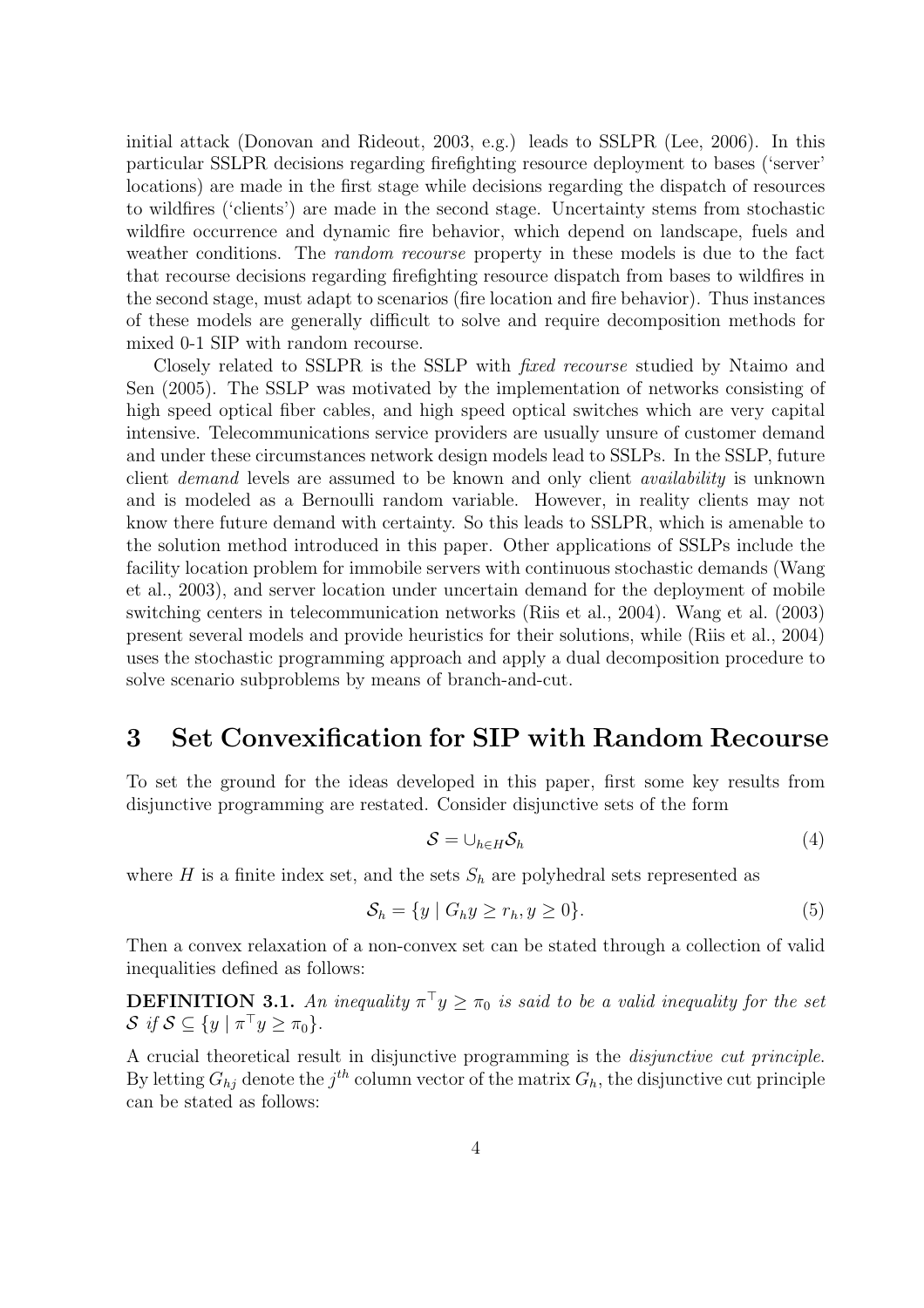**THEOREM 3.2.** Let S and  $S_h$  be defined as in (4) and (5), respectively. If  $\lambda_h \geq 0$  for all  $h \in H$ , then  $\overline{\phantom{a}}$ 

$$
\sum_{j} \{ \underset{h \in H}{\text{Max}} \lambda_h^{\top} G_{hj} \} y_j \ge \underset{h \in H}{\text{Min}} \lambda_h^{\top} r_h \tag{6}
$$

is a valid inequality for S. Conversely, suppose that  $\pi^{\top}y \geq \pi_0$  is a valid inequality, and  $H^* = \{h \in H \mid \mathcal{S}_h \neq \emptyset\}$ . There exists nonnegative multipliers  $\{\lambda_h\}_{h \in H^*}$  such that

$$
\pi_j \geq \underset{h \in H^*}{Max} \ \lambda_h^{\top} G_{hj}, \ and \ \pi_0 \leq \underset{h \in H^*}{Min} \ \lambda_h^{\top} r_h. \tag{7}
$$

The forward part of this theorem is due to Balas (1975) while the reverse part is due to Blair and Jeroslow (1978). A variety of relaxations of a mixed-integer program can be obtained by using the above characterization of valid inequalities for the disjunctive set S.

Let us now begin with an approximation of the convex hull of feasible integer points for problem  $(2)$ . Note that the constraints in  $(2)$  vary with the first-stage decision x and the scenario  $\omega$ . Let H be a finite index set and let the sets  $\{\mathcal{S}_h(\omega, x)\}_{h\in H}$  be polyhedral sets represented as

$$
\mathcal{S}_h(\omega, x) = \{ y(\omega) \in \Re_+^{n_2} \mid W_h(\omega) y(\omega) \ge r_h(\omega, x) \},
$$

where  $r_h(\omega)$  includes  $r(w) - T(w)x$ . The disjunctive representation of the set depends on  $(\omega, x) \in X \times \Omega$ , and can be expressed as

$$
\mathcal{S}(\omega, x) = \cup_{h \in H} \mathcal{S}_h(\omega, x). \tag{8}
$$

A convex relaxation of the non-convex set (8) can be represented by a collection of valid inequalities of the form  $\pi^{\top}(\omega)y(\omega) \geq \pi_0(\omega, x)$ . Using Theorem 3.2, we obtain the following result for SIP1.

**THEOREM 3.3.** Consider SIP1 as stated in (1). Let  $Y(\omega, x) = \{y(\omega) \mid W(\omega)y(\omega) \geq 0\}$  $r(\omega)-T(\omega)x, y(\omega) \in \{0,1\}^{n_z} \times \Re^{n_z-n_z}_{+} \}$  for  $(\omega, x) \in X \times \Omega$ . Suppose that  $\{C_h(\omega), d_h(\omega)\}_{h \in H}$ , is a finite collection of appropriately dimensioned matrices and vectors such that for all  $(\omega, x) \in X \times \Omega, Y(\omega, x) \subseteq \bigcup_{h \in H} \{y(\omega) \in \Re^{n_2} \mid C_h(\omega)y(\omega) \geq d_h(\omega)\}\.$  Let  $\mathcal{S}_h(\omega, x) =$  ${y(\omega) \in \Re^{n_2} \mid W(\omega)y(\omega) \ge r(\omega) - T(\omega)x, C_h(\omega)y(\omega) \ge d_h(\omega)} \ne \emptyset$ , and let  $\mathcal{S}(\omega, x) =$  $\cup_{h\in H}S_h(\omega, x)$ . Then there exists  $\pi(\omega) \in \mathbb{R}^{n_2}$  and  $\pi_0 : X \times \Omega \to \mathbb{R}$  such that for all  $(\omega, x) \in X \times \Omega$ ,  $\pi(\omega)^\top y(\omega) \geq \pi_0(\omega, x)$  is a valid inequality for  $\mathcal{S}(\omega, x)$ .

*Proof.* Let  $G_{hj}(\omega)$  denote the vector obtained by concatenating  $W_j(\omega)$  with  $C_{hj}(\omega)$ , and let  $r_h^{\top}(\omega, x)$  denote the vector obtained by concatenating  $[r(\omega) - T(\omega)x]^{\top}$  with  $d_h(\omega)^\top$ . Since  $\mathcal{S}_h(\omega, x)$  is non-empty for all  $h \in H$ , Theorem 3.2 ensures the existence of nonnegative vectors  $\{\lambda_h(\omega)\}_{h\in H}$  such that

$$
\pi_j(\omega) \geq \max_{h \in H} \lambda_h(\omega)^\top G_{hj}(\omega); \ \pi_0(\omega, x) \leq \min_{h \in H} \lambda_h(\omega)^\top r_h(\omega, x).
$$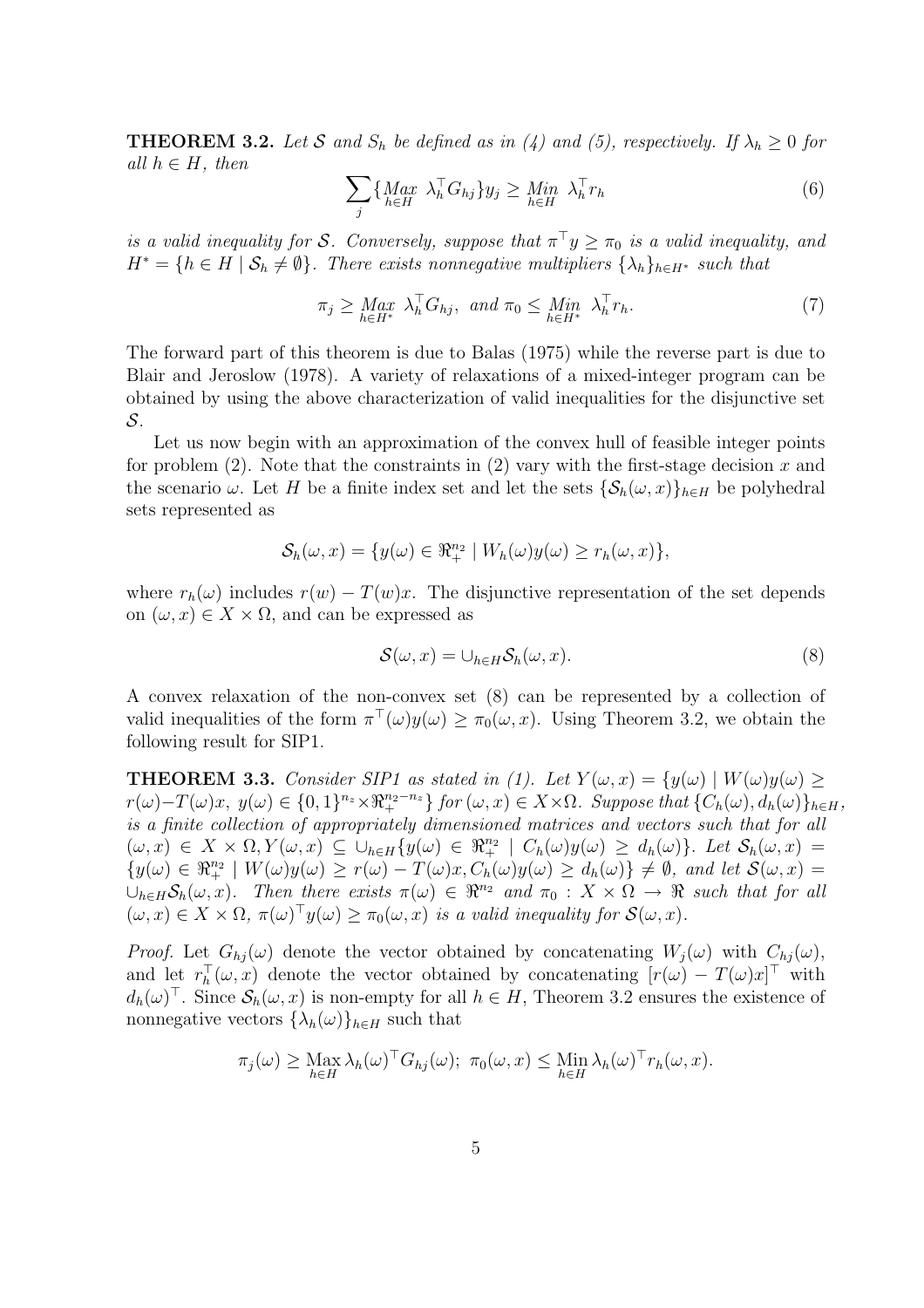Since  $y(\omega) \geq 0$ , for all  $(\omega, x) \in X \times \Omega$  we have

$$
\pi(\omega)^{\top} y(\omega) \ge \sum_{j} \operatorname{Max}_{h \in H} \lambda_h(\omega)^{\top} G_{hj}(\omega) y_j(\omega)
$$

and thus

$$
\pi(\omega)^{\top} y(\omega) \geq \lambda_h(\omega)^{\top} G_h(\omega) y(\omega)
$$
  
\n
$$
\geq \lambda_h(\omega)^{\top} r_h(\omega, x) \qquad \forall h \in H
$$
  
\n
$$
\Rightarrow \pi(\omega)^{\top} y(\omega) \geq \lim_{h \in H} \lambda_h(\omega)^{\top} r_h(\omega, x)
$$

Therefore, it follows that  $\pi(\omega)^\top y(\omega) \geq \pi_0(\omega, x)$ 

Since both  $\pi(\omega)$  and  $\pi_0(\omega, x)$  depend on  $\omega$ , the advantage of Theorem 3.3 is to allow for the generation of valid inequalities for each  $(\omega, x)$  differently. This allows for cutting off noninteger solutions for all scenarios simultaneously. However, since  $\Omega$  can be large in general, generating these valid inequalities for all  $\omega \in \Omega$  can be a daunting task in terms of both computation and computer memory for storing the cuts. Thus the use of parallel/distributed computing platforms as well as a further exploitation of the problem structure can be considered. Due to the increase in computational power and the emerging distributed middleware platforms (Linderoth and Wright, 2003, e.g.), Theorem 3.3 can be used with potential savings in computation time.

REMARK 3.4. It should be pointed out that Theorem 3.3 is a more general form of the common-cut-coefficients (C3) theorem (Sen and Higle, 2005) for SIP with fixed recourse. Unlike here where we generate valid inequalities in the  $y(\omega)$ -space, Carge and Tind (1997) and Carøe (1998) derive a similar theorem but for generating cuts in the  $(x, y(\omega))$ -space based on the extensive formulation (3). Thus the method developed in this paper is different from that of Carøe and Tind (1997) and Carøe (1998).

**COROLLARY 3.5.** Let H,  $\{\mathcal{S}_h(\omega, x)\}_{h \in H}$  and  $\mathcal{S}(\omega, x)$  be defined as in Theorem 3.3. Suppose  $\pi(\omega)^\top y(\omega) \geq \pi_0(\omega, x)$  is a valid inequality for  $\mathcal{S}(\omega, x)$ . Then for  $h \in H$  there exists vectors  $(\bar{\nu}_h(\omega), \bar{\gamma}_h(\omega)) \in \Re^{n_1+1}$  such that

$$
\pi_0(\omega, x) \leq \underset{h \in H}{\text{Min}} \{ \bar{\nu}_h(\omega) - \bar{\gamma}_h(\omega)^\top x \}.
$$

*Proof.* Since  $\pi(\omega)^{\top}y(\omega) \geq \pi_0(\omega, x)$  is a valid inequality for  $\mathcal{S}(\omega, x)$ , Theorem 3.2 ensures that there exists  $\lambda_h(\omega) \geq 0, h \in H$  such that

$$
\pi_0(\omega, x) \leq \lim_{h \in H} \lambda_h(\omega)^\top r_h(\omega, x),
$$

where  $r_h(\omega, x)$  is obtained by concatenating  $[r(\omega) - T(\omega)x]$  with  $d_h(\omega)$ . Hence

$$
\lambda_h(\omega)^\top r_h(\omega, x) = \bar{\nu}_h(\omega) - \bar{\gamma}_h(\omega)^\top x,
$$

where

$$
\bar{\nu}_h(\omega) = \lambda_h(\omega)^\top [r(\omega); d_h(\omega)]
$$
 and  $\bar{\gamma}_h(\omega) = \lambda_h(\omega)^\top [T(\omega); 0]$ 

and the result follows.

 $\Box$ 

 $\Box$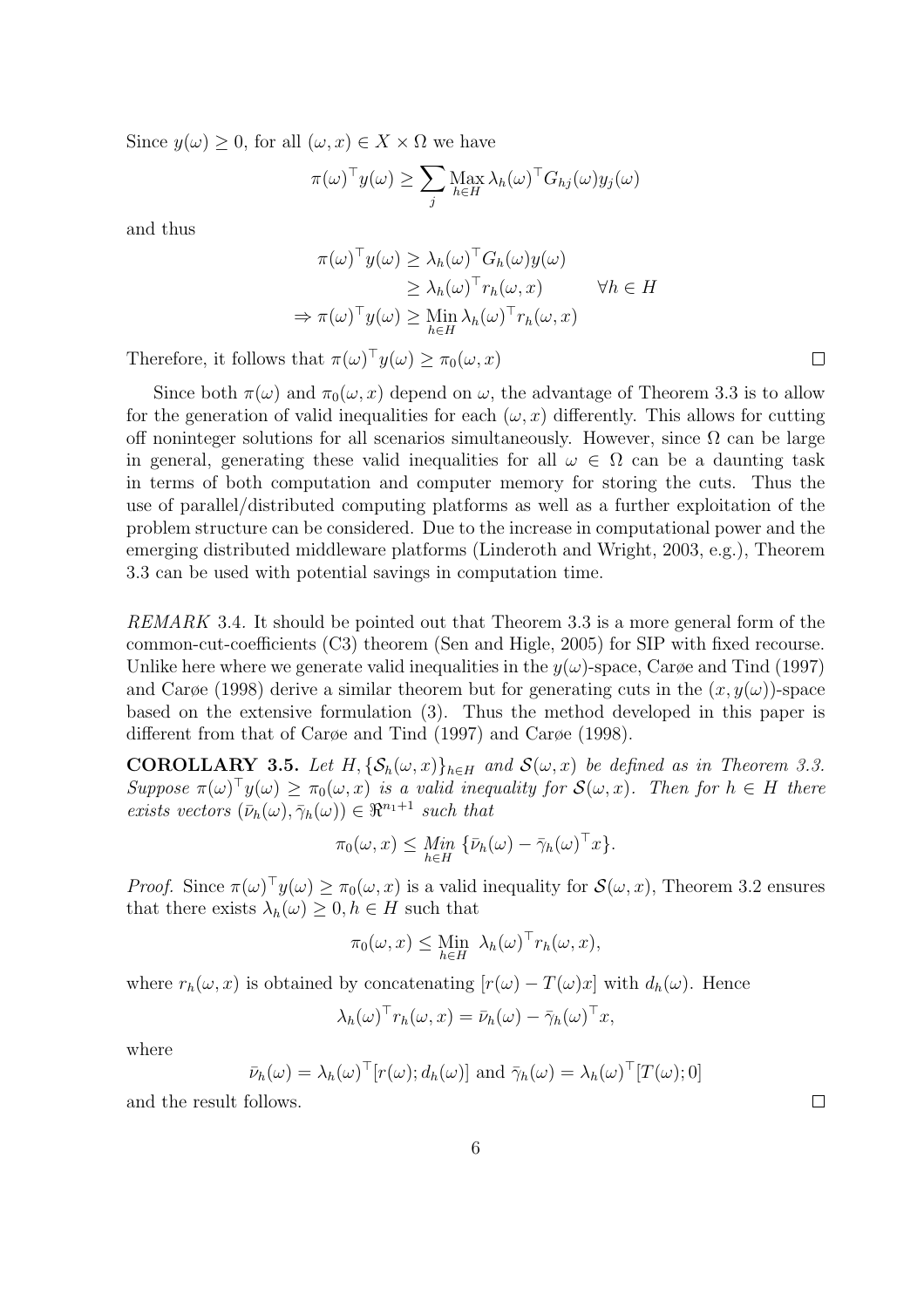It should be observed that the function  $\pi_0(\omega, \cdot)$  is a piecewise linear concave function on X. Hence, lower bound approximations from the subproblems would be non-convex in general. This requires the convexification of  $\pi_0(\omega, x)$  for each  $\omega \in \Omega$  (Sen and Higle, 2005) using a strategy from reverse convex programming in which disjunctive programming is used to provide facets of the convex hull of reverse convex sets (Sen and Sherali, 1987).

# 4 Cutting Plane Generation Setting

Let us now consider the cutting plane generation setting for the scenario subproblems in a stage-wise (temporal) decomposition of SIP1. Let  $x^k$  denote the first-stage solution at some iteration k of the algorithm. For  $k = 1$  the problem is initialized with  $W^1(\omega) =$  $W(\omega)$ ,  $r^1(\omega) = r(\omega)$ , and  $T^1(\omega) = T(\omega)$ . Thus the subproblem LP relaxations are of the form

$$
f_c^1(\omega, x) = \text{Min } q(\omega)^\top y(\omega)
$$
  
s.t.  $W(\omega)y(\omega) \ge r(\omega) - T(\omega)x$   
 $y(\omega) \in \mathbb{R}^{n_2}_+$ .

By letting  $\rho_c^k(\omega, x^k) = r^k(\omega) - T^k(\omega) x^k$  in iteration k, the scenario subproblem LP relaxations take the following form:

$$
f_c^k(\omega, x^k) = \text{Min } q(\omega)^\top y(\omega)
$$
  
s.t.  $W^k(\omega)y(\omega) \ge \rho_c^k(\omega, x^k)$   
 $y(\omega) \in \mathbb{R}^{n_2}_+.$  (9)

Then the cutting planes of the  $\pi^k(\omega)^\top y(\omega) \geq \pi_c(\omega, x^k)$  are added to the subproblem at iteration k if the solution  $y^k(\omega)$  yields a noninteger solution. Otherwise, no cut is added to the subproblem. The sequential addition of the cutting planes refines the approximation of the convex hull of integer solutions. Therefore, for each  $\omega \in \Omega$  the vector  $\pi^k(\omega)$  is appended to the matrix  $W^{k-1}(\omega)$ , and the cut coefficients identified by  $(\nu_h(\omega), \gamma_h(\omega))$  are appended to  $(r^{k-1}(\omega), T^{k-1}(\omega))$ .

Let  $y^k(\omega) \in \operatorname{argmin}_{\{q(\omega) \mid y} \mid W^k(\omega) y(\omega) \geq \rho_c^k(\omega, x^k), y(\omega) \in \Re^{n_2}_{+} \}$  for  $\omega \in \Omega$ . Also, let  $\bar{y}_j^k(\omega)$ ,  $j = 1, ..., n_z$ , denote the optimal values assigned to integer variables in  $y^k$ . If  $\bar{y}_j^k(\omega)$ ,  $j = 1, ..., n_z$ , are integer for all  $\omega$ , then no update is necessary, and  $W^{k+1}(\omega) = W^k(\omega), r^{k+1}(\omega) = r^k(\omega)$ , and  $T^{k+1}(\omega) = T^k(\omega)$ . Otherwise, the subproblem LP relaxations yield non-integer optimal solutions. Let  $j(k,\omega)$  denote an index j, for which  $\bar{y}_j^k(\omega)$  is non-integer for some  $\omega \in \Omega$ . To eliminate this non-integer solution, a disjunction of the following form is used:

$$
\mathcal{S}_k(\omega, x^k) = \mathcal{S}_{0,j(k,\omega)}(x^k, \omega) \cup \mathcal{S}_{1,j(k,\omega)}(\omega, x^k)
$$

where

$$
\mathcal{S}_{0,j(k,\omega)}(\omega, x^k) = \left\{ y \in \mathbb{R}^{n_2} \mid W^k(\omega) y(\omega) \ge r^k(\omega) - T^k(\omega) x^k \right\}
$$
(10a)

$$
-y_{j(k,\omega)}(\omega) \ge -\lfloor \bar{y}_{j(k,\omega)} \rfloor \}
$$
\n(10b)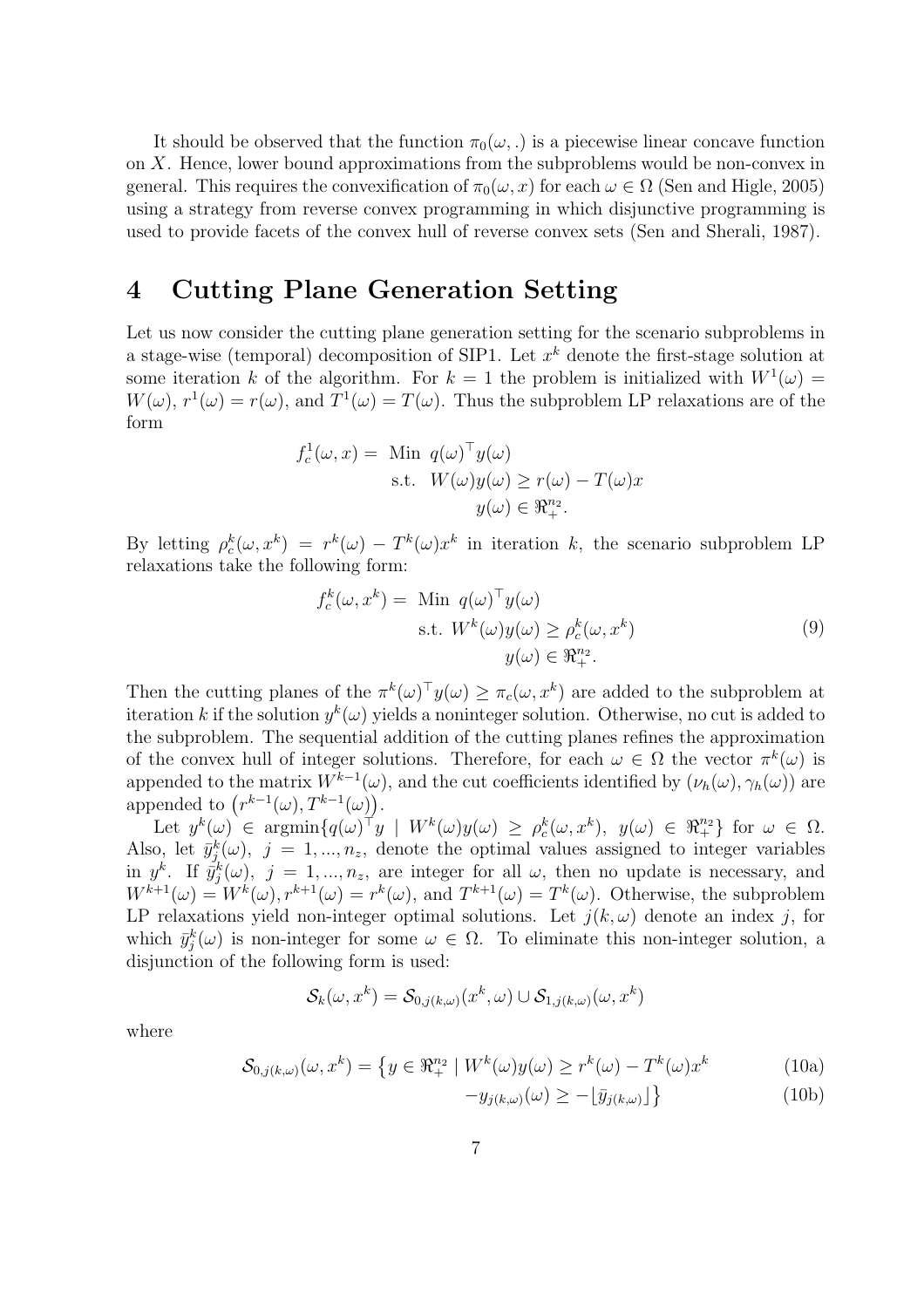and

$$
\mathcal{S}_{1,j(k,\omega)}(\omega, x^k) = \{ y \in \mathbb{R}^{n_2} \mid W^k(\omega) y(\omega) \ge r^k(\omega) - T^k(\omega) x^k \tag{11a}
$$

$$
y_{j(k,\omega)}(\omega) \ge \lceil \bar{y}_{j(k,\omega)} \rceil \}. \tag{11b}
$$

The variable  $y_{j(k,\omega)}(\omega)$  is referred to as the *disjunction variable* for iteration k and scenario  $\omega$ . Note that since the integer restrictions are binary, the righthand side of (10b) is 0, and that of (11b) is 1.

Let  $\lambda_{0,1}(\omega)$  denote the vector of multipliers associated with (10a), and  $\lambda_{0,2}(\omega)$  denote the scalar multiplier associated with (10b). Let  $\lambda_{1,1}(\omega)$  and  $\lambda_{1,2}(\omega)$  be similarly defined for (11a) and (11b), respectively. Also, define

$$
I_j^k(\omega) = \begin{cases} 1, & \text{if } j = j(k, \omega) \\ 0, & \text{otherwise.} \end{cases}
$$

Then the following LP can be used to generate the cut coefficients  $\pi^k(\omega)$  for  $\omega \in \Omega$  in iteration k:

Max 
$$
\pi_0(\omega) - \bar{y}^k(\omega)^\top \pi(\omega)
$$
  
\ns.t.  $\pi_j(\omega) - \lambda_{0,1}(\omega)^\top W_j^k(\omega) + I_j^k(\omega)\lambda_{0,2}(\omega) \ge 0, \quad \forall j$   
\n $\pi_j(\omega) - \lambda_{1,1}(\omega)^\top W_j^k(\omega) - I_j^k(\omega)\lambda_{1,2}(\omega) \ge 0, \quad \forall j$   
\n $- \pi_0(\omega) + \lambda_{0,1}(\omega)^\top \rho_c^k(\omega, x^k) - \lambda_{0,2}(\omega) [\bar{y}_{j(k)}] \ge 0$   
\n $- \pi_0(\omega) + \lambda_{1,1}^\top(\omega) \rho_c^k(\omega, x^k) + \lambda_{1,2}(\omega) [\bar{y}_{j(k)}] \ge 0$   
\n $- 1 \le \pi_j(\omega) \le 1, \quad \forall j$   
\n $- 1 \le \pi_0(\omega) \le 1$   
\n $\lambda_{0,1}(\omega), \lambda_{0,2}(\omega), \lambda_{1,1}(\omega), \lambda_{1,2}(\omega) \ge 0.$  (12)

The validity of the cut coefficients  $\pi(\omega)$  generated by problem (12) follows from Theorem 3.2. Theorem 3.3 allows us to independently generate cut coefficients for each scenario  $\omega \in \Omega$ . On the contrary, under the *fixed recourse* property the  $C^3$  Theorem (Sen and Higle, 2005) allows for the formulation of a simple recourse stochastic version of problem 12, which is solved only once per iteration to generate the cut coefficients for all  $\omega \in \Omega$ .

Since the disjunction used for cut formation has  $H = \{0, 1\}$ , the epigraph of  $\pi_0(\omega, x)$ is a union of two polyhedral sets. Therefore, the convex hull approximation  $\pi_c(\omega,.)$  of  $\pi_0(\omega,.)$  can be represented as

$$
\pi_c(\omega, x) = \max_{i \in I} \{ \nu_i(\omega) - \gamma_i(\omega)^\top x \}, \ (\omega, x) \in X \times \Omega,
$$

where  $\nu_i(\omega)$  and  $\gamma_i(\omega)$  are derived from the set I, which denotes the set of extreme points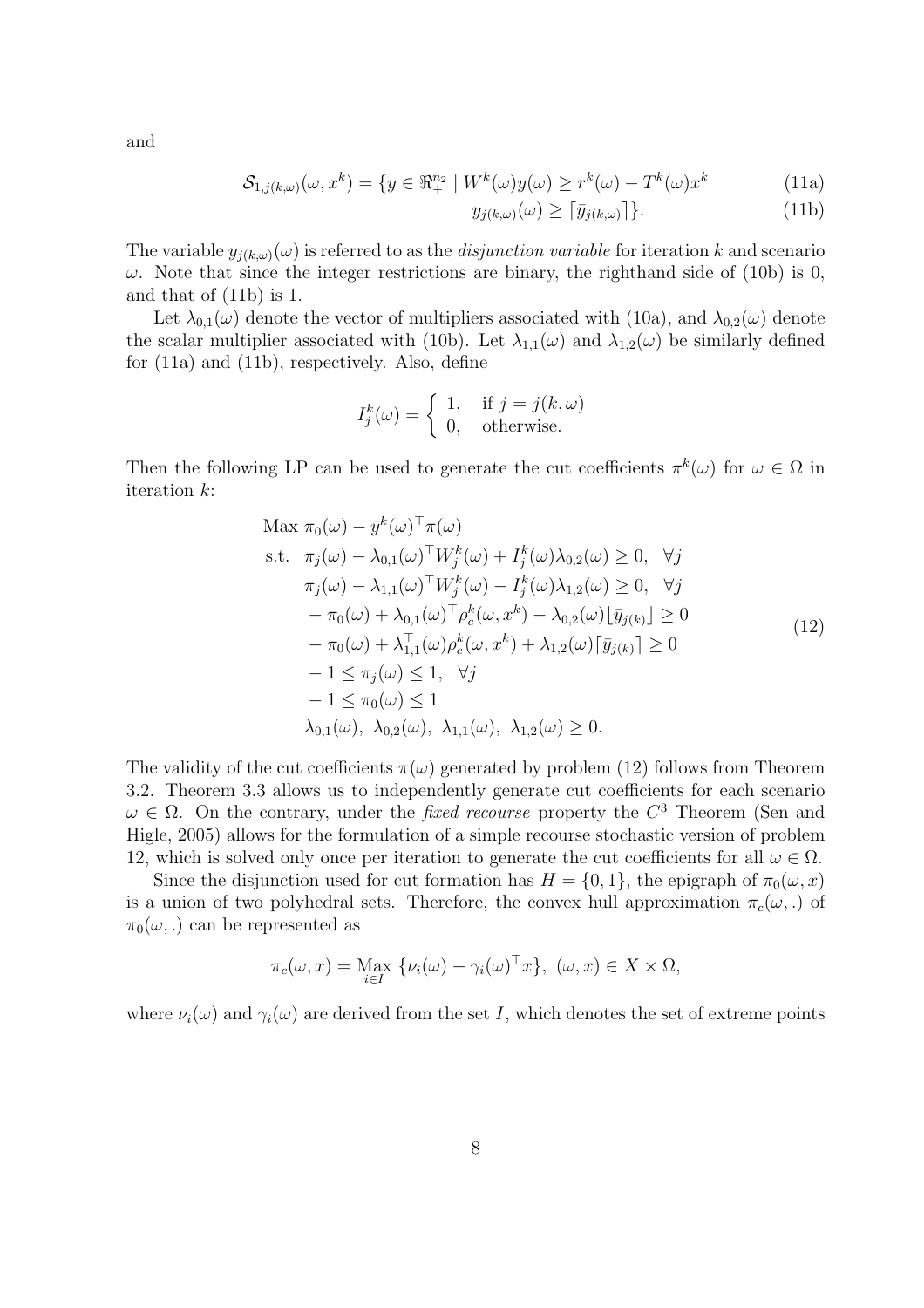of the convex hull of the epigraph of  $\pi_0(\omega,.)$ , denoted  $\mathcal{P}_X^k(\omega)$  and defined as follows:

$$
\mathcal{P}_{X}^{k}(\omega) = \{ \sigma_{0}(\omega) \in \mathbb{R}, \ \sigma(\omega) \in \mathbb{R}^{n_{1}}, \ \delta(\omega) \in \mathbb{R} \mid \forall h \in H, \ \exists \ \tau_{h} \in \mathbb{R}^{m_{1}}, \tau_{0h} \in \mathbb{R} \newline \sigma_{0}(\omega) \geq \tau_{0h} \quad \forall h \in H \newline \sum_{h \in H} \tau_{0h} = 1 \newline \sigma_{j}(\omega) \geq \tau_{h}^{\top} A_{j} + \tau_{0h} \bar{\gamma}_{hj}^{k}(\omega) \quad \forall h \in H, j = 1, ..., n_{1} \newline \delta(\omega) \leq \tau_{h}^{\top} b + \tau_{0h} \bar{\nu}_{h}^{k}(\omega) \quad \forall h \in H \newline \tau_{h} \geq 0, \ \tau_{0h} \geq 0, \quad \forall h \in H \}.
$$

To obtain  $\pi_c^k(\omega, x)$ , the following parameters are derived from an optimal solution of (12) to update  $\mathcal{P}_X^k(\omega)$ :

$$
\bar{\nu}_0^k(\omega) = \lambda_{0,1}^{\top} r^k(\omega) - \lambda_{0,2} \lfloor \bar{y}_{j(k,\omega)}(\omega) \rfloor,
$$
  

$$
\bar{\nu}_1^k(\omega) = \lambda_{1,1}^{\top} r^k(\omega) + \lambda_{1,2} \lfloor \bar{y}_{j(k,\omega)}(\omega) \rfloor,
$$

and

 $[\bar{\gamma}_h^k(\omega)]^{\top} = \lambda_{h,1}^{\top} T^k(\omega), \ \forall h \in H.$ 

Then to approximate  $\pi_0^k(\omega, x)$  the following LP is solved:

Max 
$$
\delta(\omega) - \sigma_0(\omega) - (x^k)^\top \sigma(\omega)
$$
  
s.t.  $(\sigma_0(\omega), \sigma(\omega), \delta(\omega)) \in \mathcal{P}_X^k(\omega)$ . (13)

Since  $\pi_0(\omega, x)$  is scenario dependent, the convexification is done for each  $\omega \in \Omega$ . With an optimal solution to (13),  $(\sigma_0^k(\omega), \sigma^k(\omega), \delta^k(\omega))$ , we obtain  $\nu^k(\omega) = \frac{\delta^k(\omega)}{\sigma_0^k(\omega)}$  $\frac{\partial^{k}(\omega)}{\partial_{0}^{k}(\omega)}$  and  $\overline{0}$  $\gamma^k(\omega) = \frac{\sigma^k(\omega)}{\sigma^k(\omega)}$  $\frac{\sigma^k(\omega)}{\sigma_0^k(\omega)}$ . These coefficients define  $\pi_c^k(\omega, x) = \nu^k(\omega) - (\gamma^k(\omega))^T x$  and are used to update the vector  $r^{k+1}(\omega) = [r^k(\omega), \nu^k(\omega)]$ , and matrix  $T^{k+1}(\omega) = [(T^k(\omega))^T; \gamma^k(\omega)]^T$ . Similarly, the solution  $\pi^k(\omega)$  to (12) for each  $\omega \in \Omega$  is used to update the constraint matrix,  $W^{k+1}(\omega) = [(W^k(\omega))^{\top}; \pi^k(\omega)]^{\top}.$ 

# 5 SIP with Deterministic Technology Matrix and Righthand Side Vector

Based on the application at hand, SIP1 may have some special structure that can be exploited. For our interest, we consider SIP1 with deterministic technology matrix  $T(\omega) = T$  and righthand side vector  $r(\omega) = r$ , for all  $\omega \in \Omega$ , and derive valid inequalities that take advantage of this property. Under this setting, problem (1) becomes:

SIP2: 
$$
\lim_{x \in X \cap \mathcal{B}^{n_1}} c^{\top} x + E[f(\tilde{\omega}, x)], \qquad (14)
$$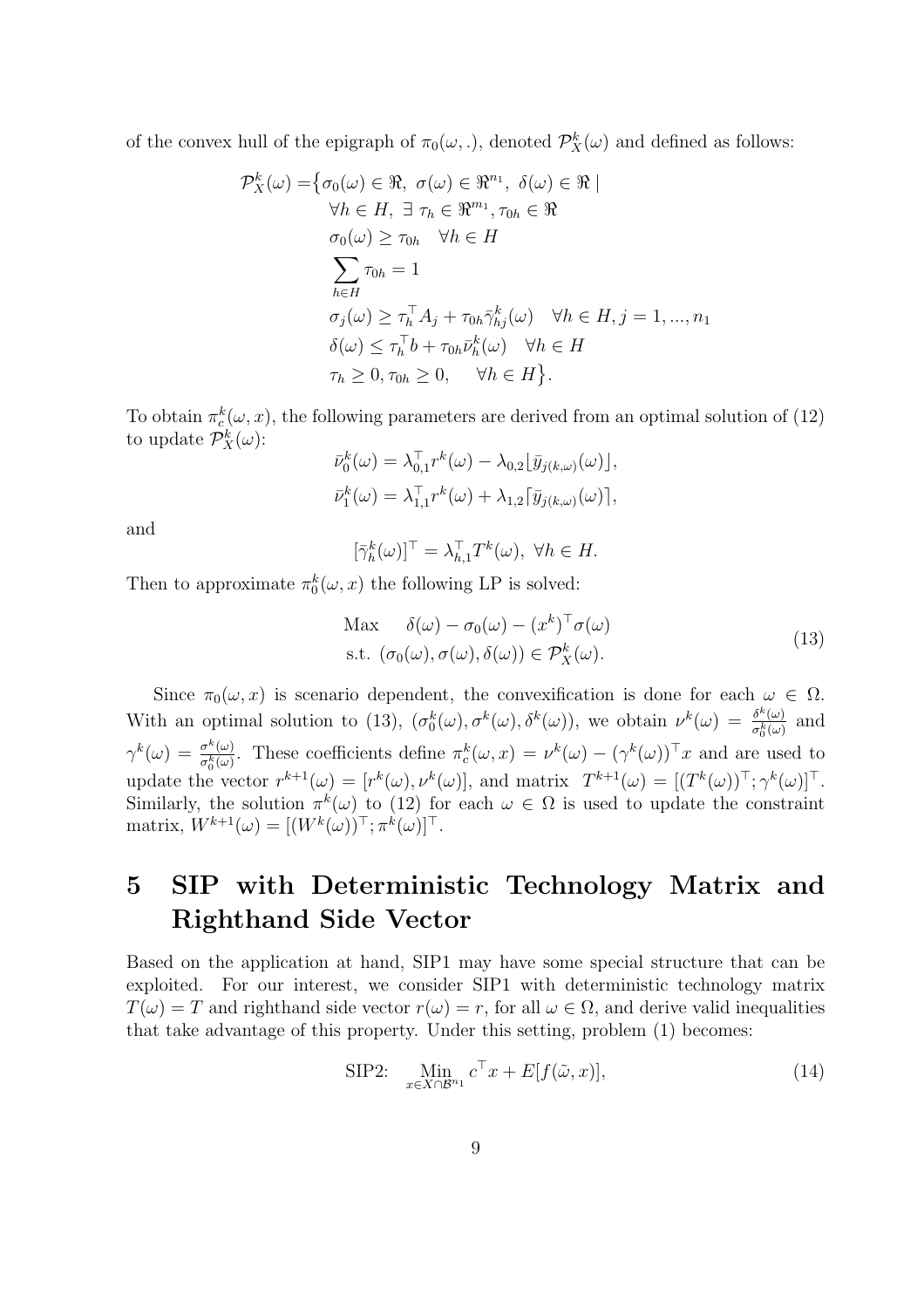where for any  $\omega \in \Omega$ ,

$$
f(\omega, x) = \text{Min } q(\omega)^{\top} y,
$$
  
s.t.  $W(\omega)y(\omega) \ge r - Tx$   

$$
y(\omega) \in \mathcal{B}^{n_z} \times \mathbb{R}^{n_2 - n_z}_{+}.
$$
 (15)

The subproblem LP relaxations take the form

$$
f_c(\omega, x) = \text{Min } q(\omega)^\top y(\omega)
$$
  
s.t.  $W(\omega)y(\omega) \ge \rho_c(\omega, x)$   
 $y(\omega) \in \mathbb{R}^{n_2}$ , (16)

where  $\rho_c(\omega, x) = r - Tx$ . Note that  $\rho_c(\omega, x)$  is now independent of  $\omega$  for all  $\omega \in \Omega$ .

As developed in the previous section, we would like to generate and add cutting planes of the form  $\pi(\omega)^{\top}y \geq \pi_c(\omega, x)$  if the subproblem LP solution  $\bar{y}(\omega)$  is noninteger. Let  $j(\omega)$ denote an index for which  $\bar{y}_{j(\omega)}(\omega)$  is noninteger for some  $\omega \in \Omega$ , and define

$$
I_j = \begin{cases} 1, & \text{if } j = j(\omega) \\ 0, & \text{otherwise.} \end{cases}
$$

To eliminate  $\bar{y}_{j(\omega)}(\omega)$ , a disjunction of the following form is used:

$$
\mathcal{S}(\omega, x) = \mathcal{S}_{0,j(\omega)}(x, \omega) \cup \mathcal{S}_{1,j(\omega)}(\omega, x)
$$

where

$$
\mathcal{S}_{0,j(\omega)}(\omega,x) = \left\{ y(\omega) \in \Re_+^{n_2} \mid W(\omega)y(\omega) \ge r - Tx \right\}
$$
\n(17a)

$$
-y_{j(\omega)}(\omega) \ge -[\bar{y}_{j(\omega)}(\omega)]\}
$$
\n(17b)

and

$$
S_{1,j(\omega)}(\omega, x)\{y(\omega) \in \mathbb{R}^{n_2} \mid W(\omega)y(\omega) \ge r - Tx \tag{18a}
$$

$$
y_{j(\omega)}(\omega) \ge \lceil \bar{y}_{j(\omega)}(\omega) \rceil.
$$
 (18b)

Let  $\varpi \in \Omega$  be a scenario on which the disjunction is based. Such a scenario will be referred to as the disjunction scenario. Then using (17) and (18) we get the following LP for generating coefficients  $\pi(\varpi)$  for  $\varpi$ :

Max 
$$
\pi_0(\varpi) - \bar{y}(\varpi)^\top \pi(\varpi)
$$
  
\ns.t.  $\pi_j(\varpi) - \lambda_{0,1}(\varpi)^\top W_j(\varpi) + I_j \lambda_{0,2}(\varpi) \ge 0, \forall j$   
\n $\pi_j(\varpi) - \lambda_{1,1}(\varpi)^\top W_j(\varpi) - I_j \lambda_{1,2}(\varpi) \ge 0, \forall j$   
\n $-\pi_0(\varpi) + \lambda_{0,1}(\varpi)^\top \rho_c(\varpi, x) - \lambda_{0,2}(\varpi) [\bar{y}_j(\varpi)] \ge 0$   
\n $-\pi_0(\varpi) + \lambda_{1,1}(\varpi)^\top \rho_c(\varpi, x) + \lambda_{1,2}(\varpi) [\bar{y}_j(\varpi)] \ge 0$   
\n $-1 \le \pi_j(\varpi) \le 1, \forall j$   
\n $-1 \le \pi_0(\varpi) \le 1$   
\n $\lambda_{0,1}(\varpi), \lambda_{0,2}(\varpi), \lambda_{1,1}(\varpi), \lambda_{1,2}(\varpi) \ge 0.$  (19)

Using the solution to (19) we obtain  $\pi_0(\varpi, x)$  via Corollary 3.5 to get the valid inequality  $\pi(\varpi)^{\top}y(\varpi) \geq \pi_0(\varpi, x)$  for  $\varpi$ .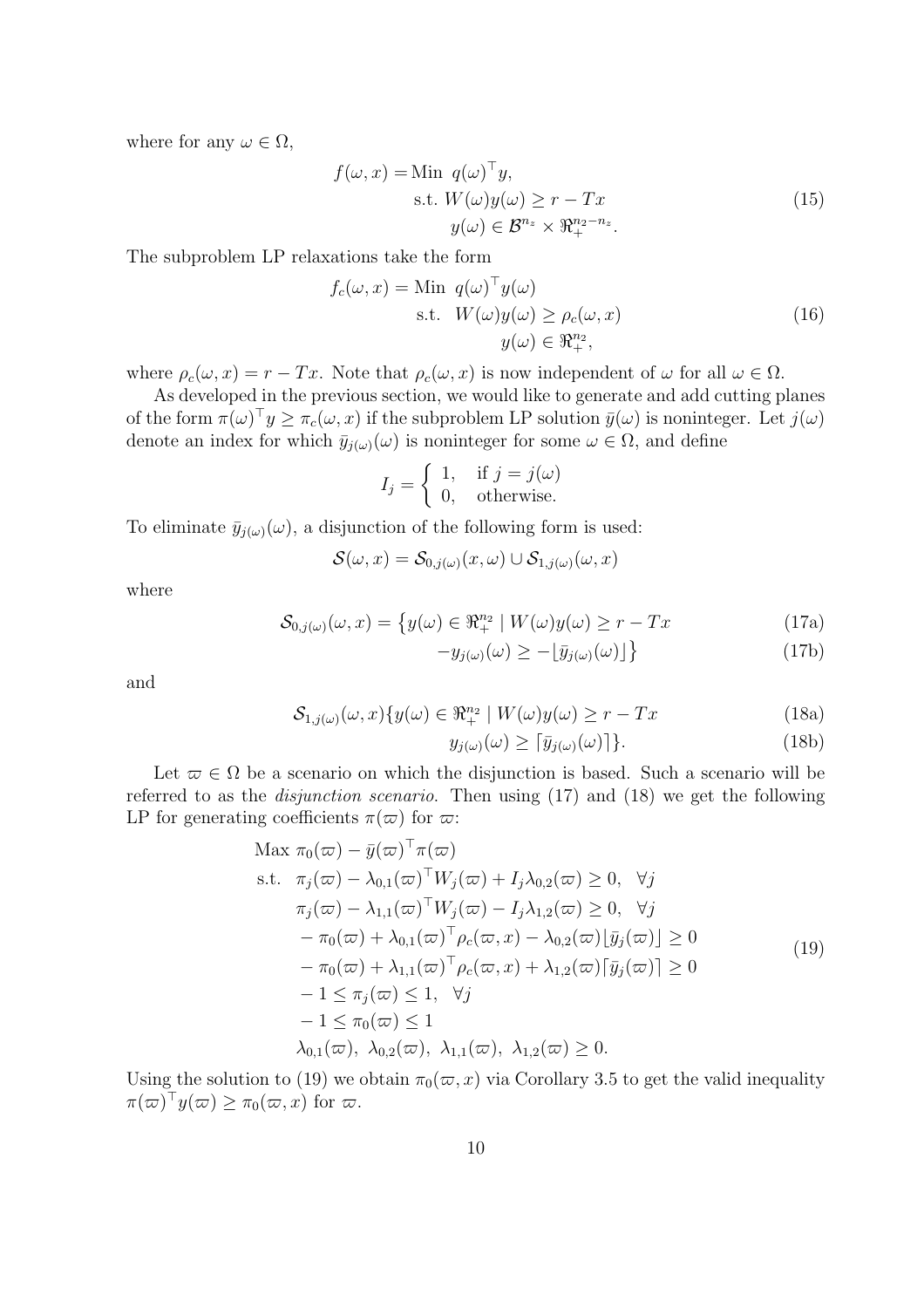THEOREM 5.1. Consider problem SIP2 stated in (14) with random recourse matrix  $W(\omega)$  but deterministic  $T(\omega) = T$  and  $r(\omega) = r$ , for all  $\omega \in \Omega$ . Suppose that  $\pi(\varpi)^{\top}y(\varpi) \geq \pi_0(\varpi, x)$  is a valid inequality for  $S(\varpi, x) \neq \emptyset$  for  $\varpi \in \Omega$  generated using  $(\pi(\varpi), \pi_0(\varpi))$  from an optimal solution to problem (19). If for  $\omega \in \Omega$ ,  $\omega \neq \varpi$ , the problem

Min 
$$
\bar{y}(\omega)^\top \pi(\omega)
$$
  
\ns.t.  $\pi_j(\omega) - \lambda_{0,1}(\omega)^\top W_j(\omega) + I_j \lambda_{0,2}(\omega) \ge 0, \quad \forall j$   
\n $\pi_j(\omega) - \lambda_{1,1}(\omega)^\top W_j(\omega) - I_j \lambda_{1,2}(\omega) \ge 0, \quad \forall j$   
\n $\lambda_{0,1}(\omega)^\top \rho_c(\omega, x) - \lambda_{0,2}(\omega) [\bar{y}_j(\omega)] \ge \pi_0(\varpi)$   
\n $\lambda_{1,1}(\omega)^\top \rho_c(\omega, x) + \lambda_{1,2}(\omega) [\bar{y}_j(\omega)] \ge \pi_0(\varpi)$   
\n $-1 \le \pi_j(\omega) \le 1, \quad \forall j$   
\n $\lambda_{0,1}(\omega), \quad \lambda_{0,2}(\omega), \quad \lambda_{1,1}(\omega), \quad \lambda_{1,2}(\omega) \ge 0.$  (20)

is feasible, then  $\pi(\omega)^{\top}y(\omega) \geq \pi_0(\varpi, x)$  is valid for  $S(\omega, x) \neq \emptyset$ . If  $\pi_0(\varpi, x) - \pi(\omega)^{\top}y(\omega) >$ 0, then  $\pi(\omega)^{\top}y(\omega) \geq \pi_0(\varpi, x)$  cuts off the point  $\bar{y}(\omega)$ .

*Proof.* Since  $\rho_c(\omega, x) = \rho_c(\varpi, x)$  for  $\omega \in \Omega$ ,  $\pi_0(\omega)$  should satisfy

$$
-\pi_0(\omega) + \lambda_{0,1}(\omega)^\top \rho_c(\omega, x) - \lambda_{0,2}(\omega) \lfloor \bar{y}_j \rfloor \ge 0
$$
  

$$
-\pi_0(\omega) + \lambda_{1,1}(\omega)^\top \rho_c(\omega, x) + \lambda_{1,2}(\omega) \lceil \bar{y}_j \rceil \ge 0
$$
  

$$
-1 \le \pi_0(\omega) \le 1
$$
  

$$
\lambda_{0,1}(\omega), \ \lambda_{0,2}(\omega), \ \lambda_{1,1}(\omega), \ \lambda_{1,2}(\omega) \ge 0
$$

for all  $\omega \in \Omega$ . Therefore, if for  $\omega \in \Omega$ ,  $\omega \neq \varpi$  we fix  $\pi_0(\omega)$  in (19) with the corresponding value obtained for  $\varpi$ , and can find coefficients  $\pi(\omega)$  and multipliers  $(\lambda_{0,1}(\omega), \lambda_{0,2}(\omega))$ ,  $\lambda_{1,1}(\omega)$ ,  $\lambda_{1,2}(\omega)$ ) satisfying

$$
\pi_j(\omega) - \lambda_{0,1}(\omega)^\top W_j(\omega) + I_j(\omega)\lambda_{0,2}(\omega) \ge 0, \quad \forall j
$$
  

$$
\pi_j(\omega) - \lambda_{1,1}(\omega)^\top W_j(\omega) - I_j(\omega)\lambda_{1,2}(\omega) \ge 0, \quad \forall j
$$
  

$$
-1 \le \pi_j(\omega) \le 1, \quad \forall j
$$

then the result follows.

Theorem 5.1 ensures that with both a translation and rotation, valid inequalities derived for one pair  $(\varpi, x)$  may be used to derive valid inequalities for another pair  $(\omega, x)$ . Note that since  $\pi_0(\varpi, x)$  is fixed for all  $\omega \in \Omega$ ,  $\omega \neq \varpi$  for which  $\pi(\omega)^\top y(\omega) \geq \pi_0(\varpi, x)$ is a valid inequality, the convexification  $\pi_c(\varpi, x)$  of  $\pi_0(\varpi, x)$  is obtained only once and used for the other scenarios. This sharply differs from the convexification under SIP1, where the convexification is done for each scenario  $\omega \in \Omega$ .

Observe that Theorem 5.1 allows for each scenario to determine its own multipliers  $(\lambda_{0,1}(\omega), \lambda_{0,2}(\omega), \lambda_{1,1}(\omega), \lambda_{1,2}(\omega))$  while fixing  $\pi_0(\omega)$  to  $\pi_0(\omega)$ . By imposing further restrictions on the multipliers, we obtain the following result.

 $\Box$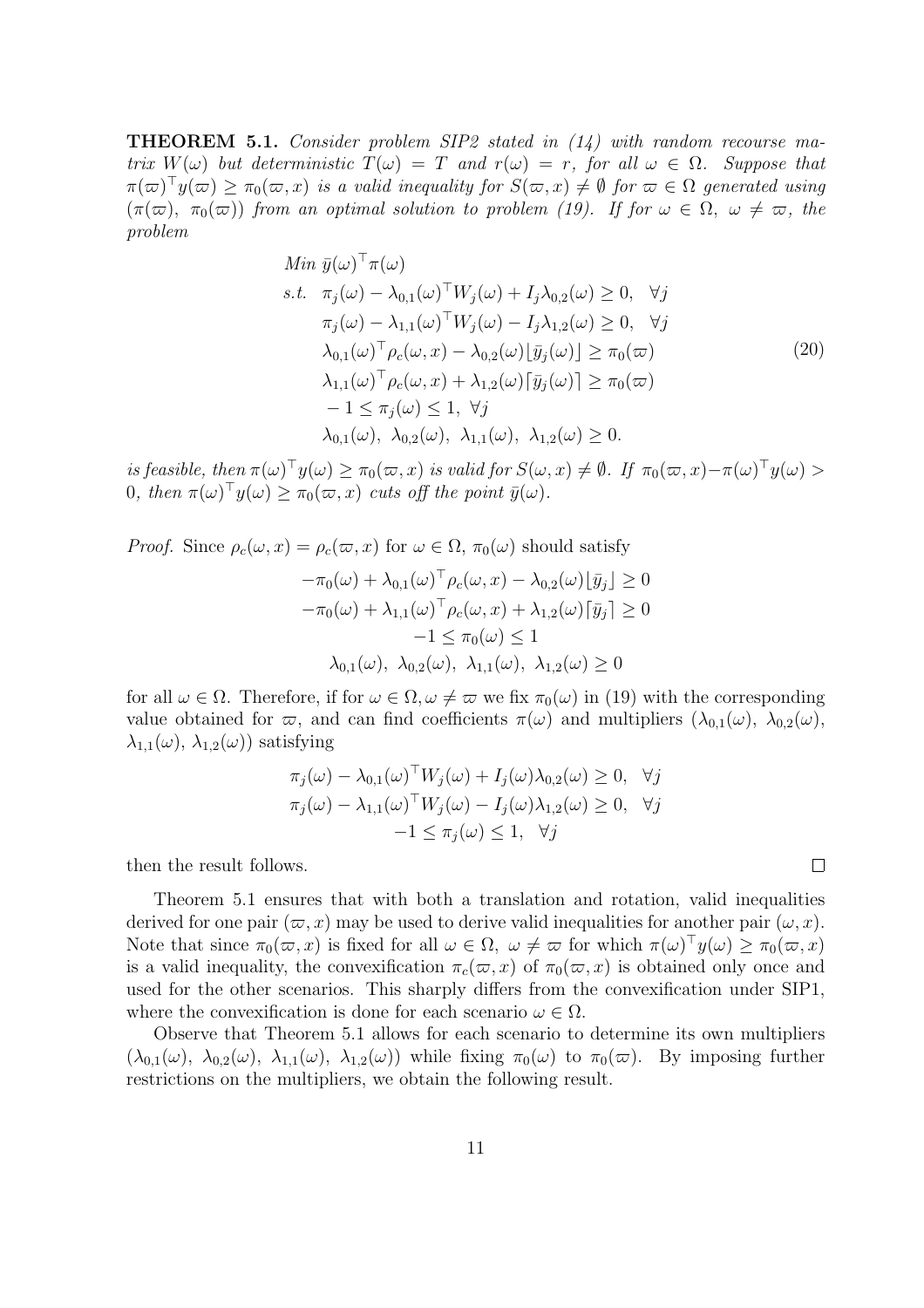**THEOREM 5.2.** Consider problem SIP2 as stated in  $(14)$  with random recourse matrix  $W(\omega)$  but  $T(\omega) = T$ , and  $r(\omega) = r$  for all  $\omega \in \Omega$ . Suppose that  $\pi(\varpi)^{\top}y(\varpi) \geq \pi_0(\varpi, x)$ is a valid inequality for  $S(\overline{\omega}, x) \neq \emptyset$  for  $\overline{\omega} \in \Omega$  generated using  $(\pi(\overline{\omega}), \pi_0(\overline{\omega}), \lambda_{0,1}(\overline{\omega}),$  $\lambda_{0,2}(\varpi), \lambda_{1,1}(\varpi), \lambda_{1,2}(\varpi)$ , the solution to problem (12). If for  $\omega \in \Omega, \omega \neq \varpi$ , the problem

Min 
$$
\bar{y}(\omega)^\top \pi(\omega)
$$
  
\ns.t.  $\pi_j(\omega) \geq \lambda_{0,1}(\varpi)^\top W_j(\omega) - I_j \lambda_{0,2}(\varpi), \quad \forall j$   
\n $\pi_j(\omega) \geq \lambda_{1,1}(\varpi)^\top W_j(\omega) + I_j \lambda_{1,2}(\varpi), \quad \forall j$   
\n $-1 \leq \pi_j(\omega) \leq 1, \quad \forall j$  (23)

is feasible, then  $\pi(\omega)^\top y(\omega) \geq \pi_0(\varpi, x)$  is valid for  $S(\omega, x) \neq \emptyset$ . If  $\pi_0(\varpi, x) - \pi(\omega)^\top y(\omega) >$ 0, then  $\pi(\omega)^{\top}y(\omega') \geq \pi_0(\varpi, x)$  cuts off the point  $\bar{y}(\omega)$ .

*Proof.* Since  $\rho_c(\omega, x) = \rho_c(\varpi, x)$  for all  $\omega \in \Omega$ ,  $\pi_0(\omega)$  should satisfy  $-\pi_0(\omega) + \lambda_{0,1}(\omega)^\top \rho_c(\omega, x) - \lambda_{0,2}(\omega) \lfloor \bar{y}_j \rfloor \geq 0$  $-\pi_0(\varpi) + \lambda_{1,1}(\omega)^\top \rho_c(\omega, x) + \lambda_{1,2}(\omega) [\bar{y}_j] \geq 0$  $-1 \leq \pi_0(\omega) \leq 1$ 

for all  $\omega \in \Omega$ . Therefore, if for  $\omega \in \Omega$ ,  $\omega \neq \omega$  we fix  $(\pi_0(\omega), \lambda_{0,1}(\omega), \lambda_{0,2}(\omega), \lambda_{1,1}(\omega), \lambda_{1,2}(\omega))$ in (12) with the corresponding values obtained for  $\varpi$ , and can find coefficients  $\pi(\omega)$ satisfying

$$
\pi_j(\omega) - \lambda_{0,1}(\varpi)^\top W_j(\omega) + I_j \lambda_{0,2}(\varpi) \ge 0, \quad \forall j
$$
  

$$
\pi_j(\omega) - \lambda_{1,1}(\varpi)^\top W_j(\omega) - I_j \lambda_{1,2}(\varpi) \ge 0, \quad \forall j
$$
  

$$
-1 \le \pi_j(\omega) \le 1, \quad \forall j
$$

then the result follows.

Even though Theorems 5.1 and 5.2 do not provide a guarantee on the quality of the cuts, they allow for generating cuts using smaller cut generation LPs than in the case of SIP1. Furthermore, since the convexification  $\pi_c(\varpi, x)$  of  $\pi_0(\varpi, x)$  has to be carried out only once for the scenarios sharing  $\pi_0(\varpi, x)$ , this reduces the effort and computer memory for computing and storing the data associated with  $\pi_c(\varpi, x)$ . In the case of SIP1, however, the convexification has to be carried out separately for each  $\omega \in \Omega$ .

In the algorithmic context for Theorems 5.1 and 5.2, in iteration  $k = 1$  the problem is initialized with  $W^1(\omega) = W(\omega)$ ,  $r^1 = r$ , and  $T^1 = T$ , and  $\rho_c^1(\omega, x^1) = r - Tx^1$ , for all  $\omega \in \Omega$ . By letting  $\rho_c^k(\omega, x^k) = r^k(\omega) - T^k(\omega) x^k$  in iteration  $k > 1$ , we allow for  $T^k$  and  $r^k$ to depend on  $\omega$ . However, as a consequence of Theorems 5.1 and 5.2, when generating a cut for some  $\omega \in \Omega$  based on another scenario  $\omega \in \Omega$ ,  $\omega \neq \omega$ , it is necessary that  $\rho_c^k(\omega, x^k) = \rho_c^k(\omega, x^k)$ . Also, in Theorems 5.1 and 5.2 the *disjunction variable* index in iteration k,  $j(k)$ , is determined by the *disjunction scenario*. Thus we lose the flexibility of having each scenario determine its own disjunction variable as in Theorem 3.3. Next we give a disjunctive decomposition algorithm for SIP1 and SIP2.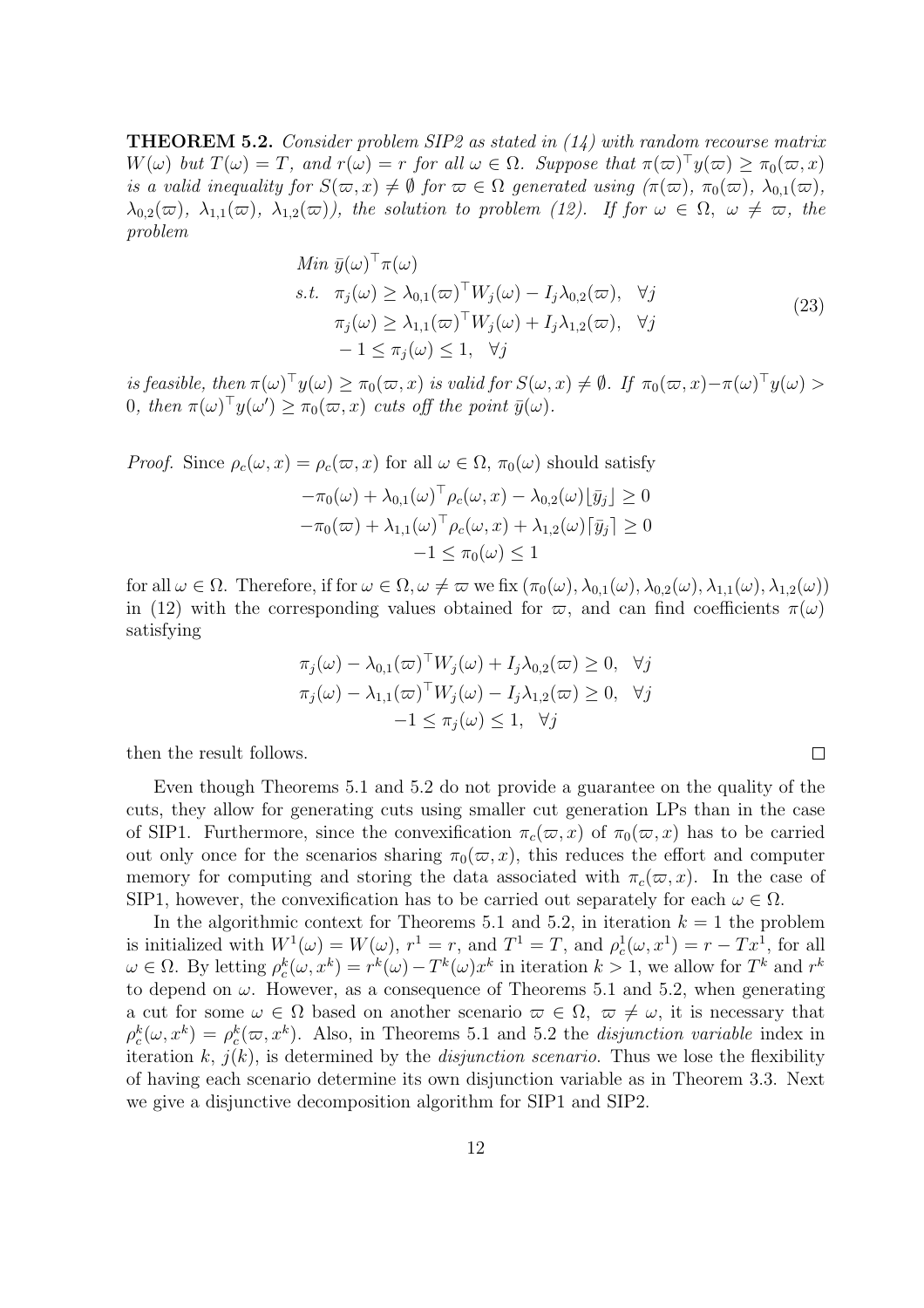# 6 A Disjunctive Decomposition Algorithm

We first consider a disjunctive decomposition algorithm for SIP1 based on Theorem 3.3 and then provide a modification for SIP2 based on Theorems 5.1 and 5.2. At the  $k$ -th iteration of the algorithm we consider the following LP relaxation of the original problem:

$$
\lim_{x \in X \cap \mathcal{B}^{n_1}} c^{\top} x + E[f_c^k(\tilde{\omega}, x)],\tag{26}
$$

where for  $\omega \in \Omega$ ,

$$
f_c^k(\omega, x) = \text{Min } q(\omega)^\top y(\omega),
$$
  
s.t.  $W^k(\omega)y(\omega) \ge \rho_c^k(\omega, x)$   
 $y(\omega) \in \mathbb{R}^{n_2}_+.$  (27)

Adopting a Benders' decomposition (Benders, 1962) setting, let the master program be defined as follows:

$$
\lim_{x \in X \cap \mathcal{B}^{n_1}} c^{\top} x + F^k(x) \tag{28}
$$

where  $F^k(\cdot)$  is a piecewise linear approximation of  $E[f(\tilde{\omega},x)]$  in the k-th iteration. Note that  $F^k(x)$  is convex while  $E[f(\tilde{\omega},x)]$  is not. Then an algorithm for SIP with random recourse can be stated as follows:

## $D^2$ -R Algorithm:

## Step 0. Initialization.

Set  $k \leftarrow 1, V_1 \leftarrow \infty, v_1 \leftarrow -\infty, \epsilon > 0, W^1(\omega) \leftarrow W(\omega), T^1(\omega) \leftarrow T(\omega), \text{ and}$  $r^1(\omega) = r(\omega)$ , for all  $\omega \in \Omega$ .

## Step 1. Solve LP Relaxation.

Solve LP relaxation (26) (e.g. use the L-shaped method (Van Slyke and Wets, 1969)) to get  $x^1 \in X \cap B$ . Set  $v_1$  to the optimal value of (26). If  $\{y^k(\omega)\}_{\omega \in \Omega}$  satisfy the integer restrictions,  $V_{k+1} \leftarrow \text{Min}\lbrace c^{\top} x^k + E[f(x^k, \tilde{\omega})], V_k \rbrace$ , set incumbent solution  $x_{\epsilon}^* \leftarrow x^1$  and go to Step 5. Otherwise, go to Step 3.

#### Step 2. Solve Subproblem LPs.

For each  $\omega \in \Omega$ , use the matrix  $W^k(\omega)$  and righthand side vector  $r^k(\omega) - T^k(\omega)x^k$ to solve (27). If  $\{y^k(\omega)\}_{\omega \in \Omega}$  satisfy the integer restrictions,  $V_{k+1} \leftarrow \text{Min}\{c^{\top}x^k +$  $E[f(x^k, \tilde{\omega})], V_k$ . Set incumbent solution  $x^*_{\epsilon} \leftarrow x^k$  if  $V_{k+1}$  is updated and go to Step 5.

## Step 3. Solve Scenario Cut Generation LPs and Perform Updates.

(a) Choose a disjunction variable  $j(k, \omega)$  for each  $\omega \in \Omega$  such that  $\bar{y}(\omega)$  is noninteger. Formulate and solve (12) to obtain  $\pi^k(\omega)$ . Define  $W^{k+1}(\omega) = [(W^k(\omega))^{\top}; \pi^k(\omega)]^{\top}$ . (b) Use the multipliers  $(\lambda_{0,1}^k(\omega), \lambda_{0,2}^k(\omega), \lambda_{1,1}^k(\omega), \lambda_{1,2}^k(\omega))$  and the value  $\bar{y}_{j(k)}(\omega)$  obtained in (a) to form and solve (13) for each outcome  $\omega \in \Omega$ . The solution defines  $\nu^k(\omega)$  and  $\gamma^k(\omega)$  which are used to update  $r^{k+1}(\omega) = [r^k(\omega), \nu^k(\omega)]$  and  $T^{k+1}(\omega) = [(T^k(\omega))^{\top}; \gamma^k(\omega)]^{\top}.$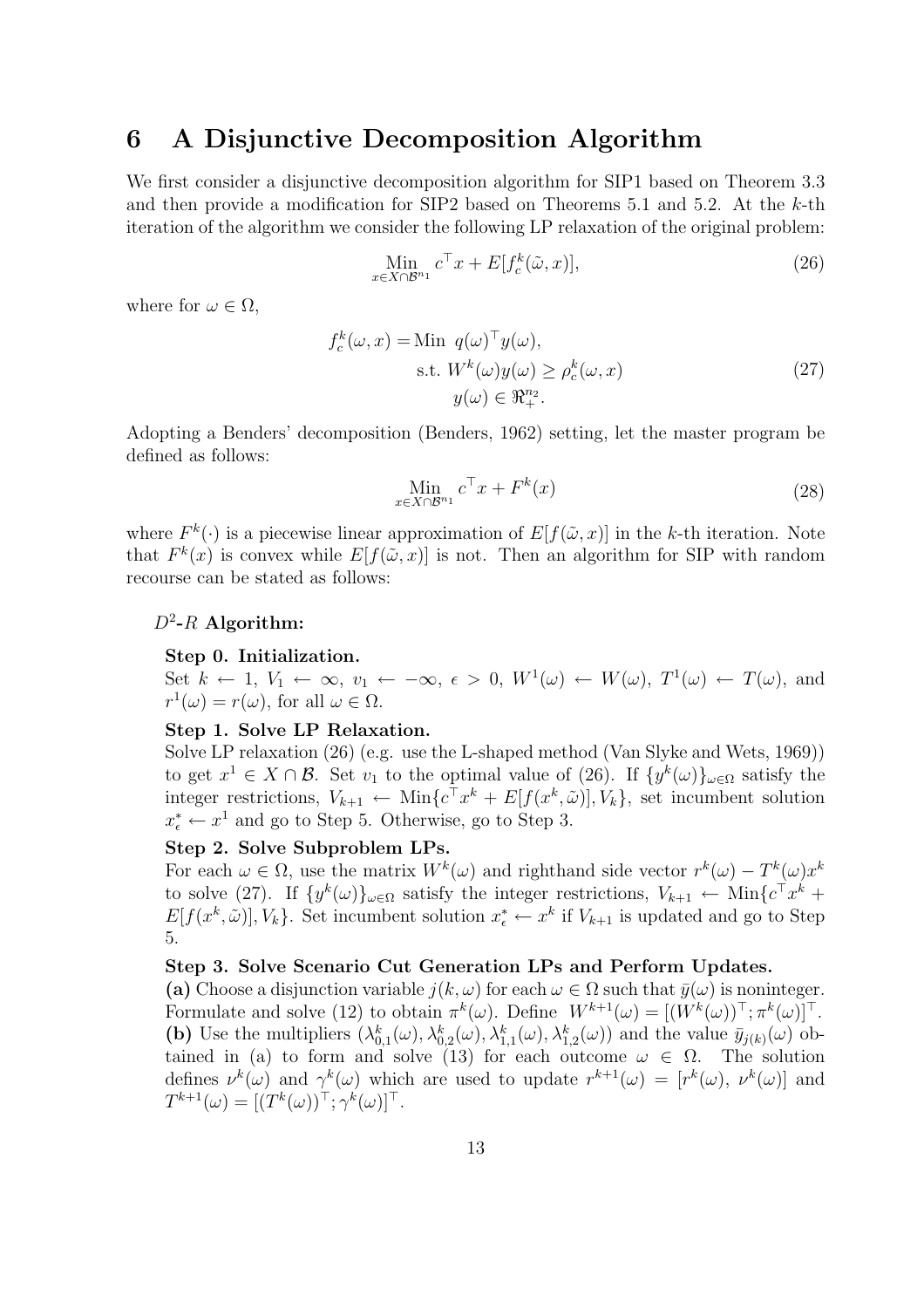## Step 4. Update and Solve Subproblem LPs.

For each  $\omega \in \Omega$  solve (27) using  $W^{k+1}(\omega)$  and  $r^{k+1}(\omega) - T^{k+1}(\omega)x^k$ . If  $y^k(\omega)$  satisfies the integer restrictions for all  $\omega \in \Omega$ ,  $V_{k+1} \leftarrow \text{Min}\lbrace c^{\top} x^k + E[f(\omega, x^k)], V_k \rbrace$  and set incumbent solution  $x_{\epsilon}^* \leftarrow x^k$  if  $V_k$  is updated. Otherwise,  $V_{k+1} \leftarrow V_k$ .

## Step 5. Update and Solve the Master Problem.

Update the approximation  $F^k$  via Benders' decomposition using the dual multipliers from the most recently solved subproblem for each  $\omega \in \Omega$ . Let  $x^{k+1} \in \operatorname{argmin} \{ c^{\top} x + c^{\top} x + c^{\top} x + c^{\top} x + c^{\top} x + c^{\top} x + c^{\top} x + c^{\top} x + c^{\top} x + c^{\top} x + c^{\top} x + c^{\top} x + c^{\top} x + c^{\top} x + c^{\top} x + c^{\top} x + c^{\top} x + c^{\top} x + c^{\top} x + c^{\top} x$  $F^{k+1}(x) \mid x \in X$ , and let  $v_{k+1}$  denote the optimal value of the master problem. If  $V_{k+1} - v_{k+1} \leq \epsilon$ , stop and declare  $x_{\epsilon}^*$  e-optimal. Otherwise,  $k \leftarrow k+1$  and repeat from Step 2.

Selection of the disjunction variable in Step 3(a) for a given  $\omega \in \Omega$  can be done using a heuristic. For example, one can always select the first fractional component of  $\bar{y}^k(\omega)$ , or the largest fractional component. Also note that we avoid computing the upper bound  $V_k$  since it requires the solution of all scenario subproblem MIPs. However, it may be necessary to compute  $V_k$  in Step 2 at some iteration k when the first stage solution  $x^k$ stabilizes (stops changing). At this point, one can also generate the optimality cut for binary first stage SIP proposed by Laporte and Louveaux (1993) to add to the master program. Now turning to SIP2 (deterministic matrix  $T$  and vector  $r$ ), we can modify Step 0 and Step 3 of the  $D^2$ -R algorithm by applying Theorems 5.1 and 5.2 as follows:

#### Modification of Step 0 and Step 3 for SIP2:

#### Step 0. Initialization.

Set  $k \leftarrow 1, V_1 \leftarrow \infty, v_1 \leftarrow -\infty, \epsilon > 0, W^1(\omega) \leftarrow W(\omega), T^1(\omega) \leftarrow T$ , and  $r^1(\omega) = r$ , for all  $\omega \in \Omega$ .

Step 3. Solve Scenario Cut Generation LPs and Perform Updates. (a) Choose a disjunction scenario  $\varpi \in \Omega$  and disjunction index  $j(k)$ . Formulate and solve (19) to obtain  $\pi^k(\varpi)$  and  $\pi^k_0(\varpi)$ . Define  $W^{k+1}(\varpi) = [(W^k(\varpi))^{\top}; \pi^k(\varpi)]^{\top}$ . (b) Use the multipliers  $(\lambda_{0,1}^k(\varpi), \lambda_{0,2}^k(\varpi), \lambda_{1,1}^k(\varpi), \lambda_{1,2}^k(\varpi))$  and the value  $\bar{y}_{j(k)}(\varpi)$ obtained in Step 3(a) to form and solve (13). The solution defines  $\nu^k(\varpi)$  and  $\gamma^k(\varpi)$ which are used to update  $r^{k+1}(\varpi) = [r^k(\varpi), \nu^k(\varpi)]$  and  $T^{k+1}(\varpi) = [(T^k(\varpi))^{\top}, \gamma^k(\varpi)]^{\top}$ . (c) For each  $\omega \in \Omega \setminus \varpi$  such that  $\bar{y}_{j(k)}(\omega)$  is noninteger and  $\rho_c^k(\omega, x^k) = \rho_c^k(\omega, x^k)$ , use the solution obtained in Step  $3(a)$  to form and solve  $(20)$  (or  $(23)$ ) to obtain  $\pi^k(\omega)$ . Define  $W^{k+1}(\omega) = [(W^k(\omega))^{\top}; \pi^k(\omega)]^{\top}$  and use  $\nu^k(\varpi)$  and  $\gamma^k(\varpi)$  obtained in Step 3(b) to define  $r^{k+1}(\omega) = [r^k(\omega), \nu^k(\varpi)]$  and  $T^{k+1}(\omega) = [(T^k(\omega))^{\top}, \gamma^k(\varpi)]^{\top}$ .

If an initial solution  $x^1$  is known at initialization, Step 1 of the  $D^2$ -R algorithms can be skipped and one can simply go to Step 2 of the algorithm and avoid solving the LP relaxation (26). In the modified Step 3 one can generate a cut for a given scenario if  $\rho_c^k(\omega, x^k) = \rho_c^k(\omega, x^k)$  using Theorem 3.3 as in the original step. A heuristic can be employed to determine the disjunction scenario  $\varpi$  and the disjunction variable index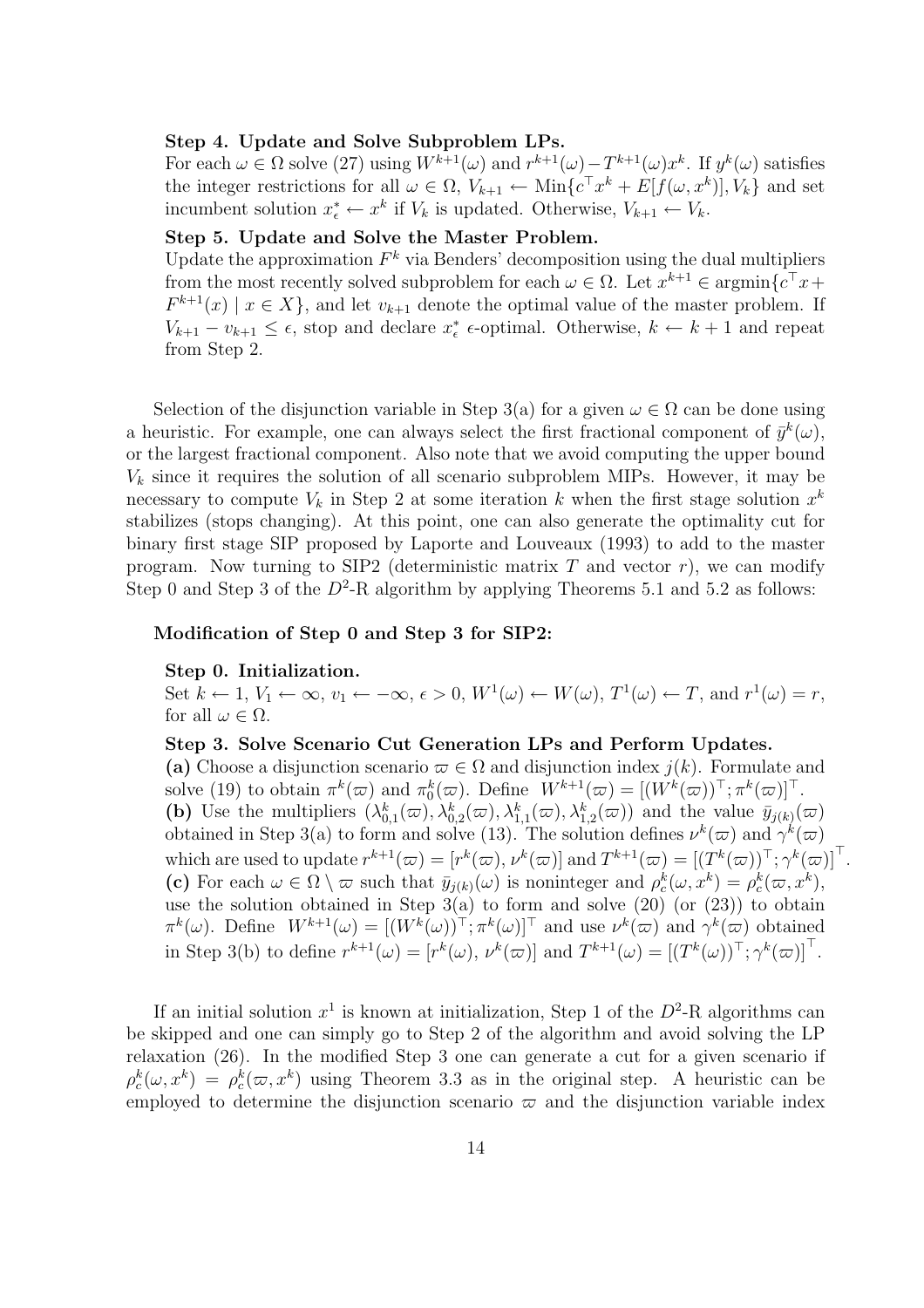$j(k)$  in Step 3. For example,  $\varpi$  can be chosen as the scenario with the largest number of fractional components in  $\bar{y}$ , while  $i(k)$  can be chosen as the index with the largest number of fractional components among all the scenarios. A variety of implementation options can be considered to improve the computation time of the algorithm. For example, the implementer can use different procedures for initiating and terminating the generation of cuts. Different normalizations for the cut generation LPs  $(12)$ ,  $(19)$ ,  $(20)$  and  $(23)$  can also be considered. One can also incorporate rounding and lifting to strengthen the cuts as described in (Balas et al., 1993) and (Balas et al., 1996).

A few comments on the theoretical (finite) convergence of the algorithm are now in order. Balas (1979) has shown that one can recover the closure of the convex hull (clconv) for sets with the facial property. For example, a mixed 0-1 integer program is a facial disjunctive program. In our case we are dealing with the mixed 0-1 sets clconv $(\mathcal{S}(\omega, x))$ for all  $\omega \in \Omega$ . Recovering clconv $(\mathcal{S}(\omega, x))$  (if necessary) can be achieved by generating a sequence of convex hulls recursively for each disjunction variable  $j = 1, ..., n_z$ . Thus finite convergence of the algorithm can be obtained under assumptions (A1-A4) if the algorithm identifies extreme point solutions of problem (12) (or problems (20) and (23)) and further conditions on  $x^k$  described in the next paragraph are satisfied.

Note that since  $\Omega$  is finite, there are finitely many inequalities in (12), (20) and (23). Also,  $x^k \in X \cap B$  are finite, leading to finitely many polyhedra of the form in (12), (20) and (23) from which cut coefficients are drawn. These cut coefficients are by assumption extreme points of the polyhedra. Consequently, after finitely many iterations, all necessary extreme points, and thus all necessary cuts, will have been generated for each disjunction variable. Hence in finitely many iterations all valid inequalities for any scenario subproblem IP can be generated as a result of the facial property of the scenario subproblem. It should also be pointed out that since for any  $x^k \in vert(X)$  or  $x^k \in \mathcal{B}^{n_1}$ ,  $\pi_c(\omega, x^k) = \pi_0(\omega, x^k)$ , after a finite number of iterations  $f_c^k(\omega, x^k) = f(\omega, x^k)$  for all  $\omega \in \Omega$ . From a practical point of view, however, finiteness of the algorithm should be viewed as a desirable property and not a measure of how the algorithm will perform in practice.

# 7 Application

The proposed method was implemented and a applied to the stochastic server location problem with random recourse (SSLPR). The aim was to study the computational performance of the method relative to a state-of-the-art direct solver applied to the extensive form (EF) of the problem. Next we give a generic model formulation of SSLPR, describe problem instance generation, and then present the computational results.

# 7.1 Stochastic Server Location Problem with Random Recourse

SSLPR deals with the optimal location of a limited number of 'servers' with limited capacity of some resource under uncertainty regarding potential future 'client' resource demand and *availability* after the servers are located. The objective is to minimize the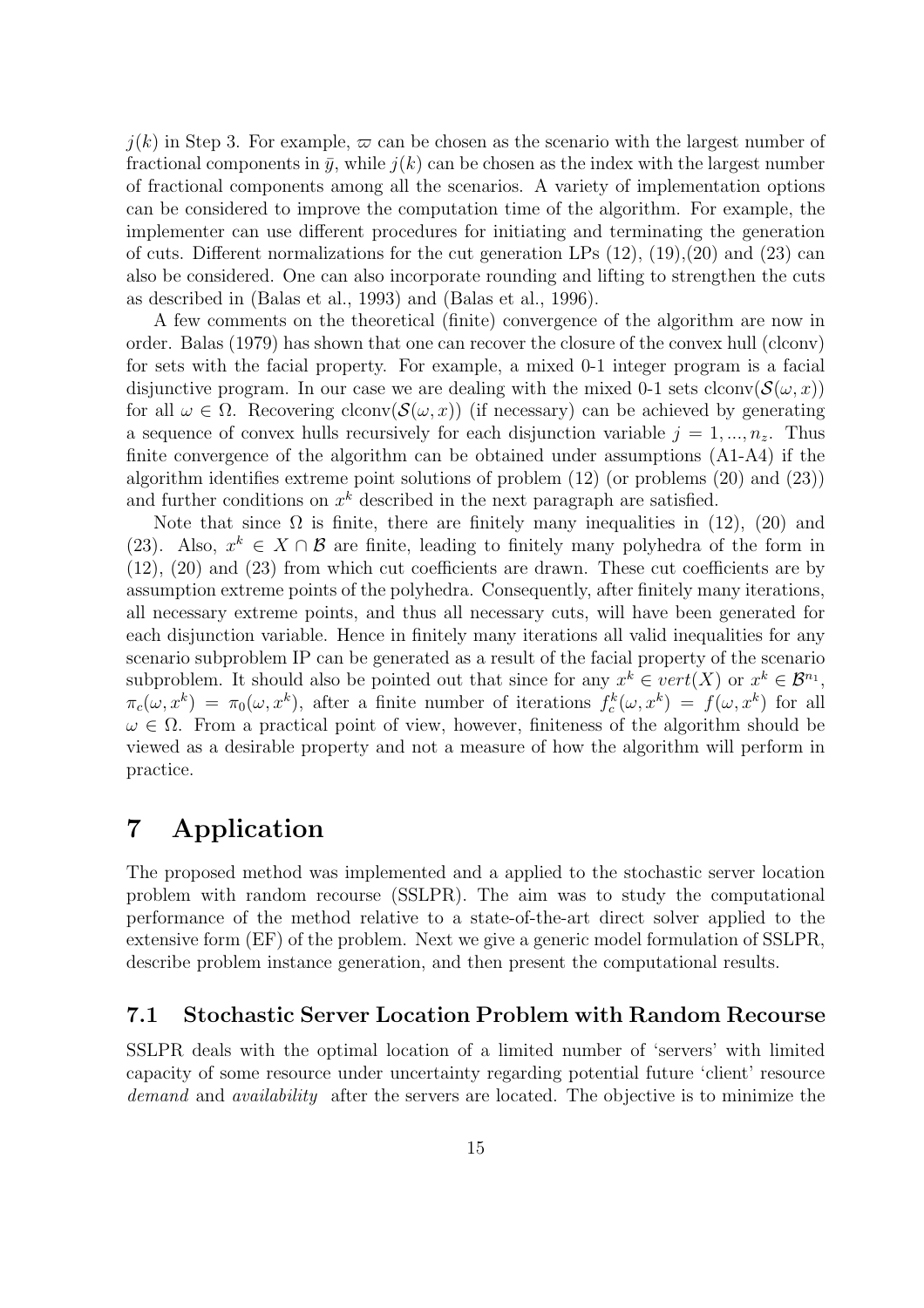server location costs in the first stage plus the expected future costs minus the expected revenue from serving the clients in the second stage. Several motivating applications for SSLPR are described in Section 1. Assuming linear objective costs (or revenue), SSLPR can be formulated as follows:

### Sets:

- $\mathcal{I}:$  set of potential server locations.
- $J$ : set of potential future clients.
- $\mathcal{Z}$ : set of server zones.
- $\Omega$ : set of all possible scenarios.

### Decision Variables:

- $x_i$ : takes a value of 1 if a server is located at site i, and 0 otherwise.
- $y_{ij}^{\omega}$ : takes a value of 1 if client j is served by a server at site i under scenario  $\omega \in \Omega$ , and 0 otherwise.
- $y_{i0}^{\omega}$ : continuous variable representing unsatisfied client demand by server at site i under scenario  $\omega \in \Omega$ .

## Problem Data:

- $c_i$ : cost of locating a server at site i.
- $\tau_i$ : capacity of Server at site *i*.
- u: upper bound on the total number of servers that can be located.
- $w_z$ : minimum number of servers to be located in zone  $z \in \mathcal{Z}$ .
- $\mathcal{I}_z$ : subset of server locations that belong to zone z.
- $g_{ij}$ : revenue from client j being served by server at site i.
- $g_{i0}$ : penalty (overflow cost) for unsatisfied demand due to server at site i.
- $d_{ij}^{\omega}$ : client j resource demand from server at site i under scenario  $\omega \in \Omega$ .

 $r^{j}(\omega)$ : takes a value of 1 if client j is present under scenario  $\omega \in \Omega$ , and 0 otherwise.  $p_{\omega}$ : probability of occurrence of scenario  $\omega \in \Omega$ .

#### Model:

Min 
$$
\sum_{i \in \mathcal{I}} c_i x_i - \sum_{\omega \in \Omega} p_{\omega} f(x, \omega)
$$
 (29a)

$$
\text{s.t.} \quad \sum_{i \in \mathcal{I}} x_i \le u \tag{29b}
$$

$$
\sum_{i \in \mathcal{I}_z}^{i \in \mathcal{I}} x_i \ge w_z, \ \forall z \in \mathcal{Z}
$$
\n(29c)

$$
x_i \in \{0, 1\}, \ \forall i \in \mathcal{I}, \tag{29d}
$$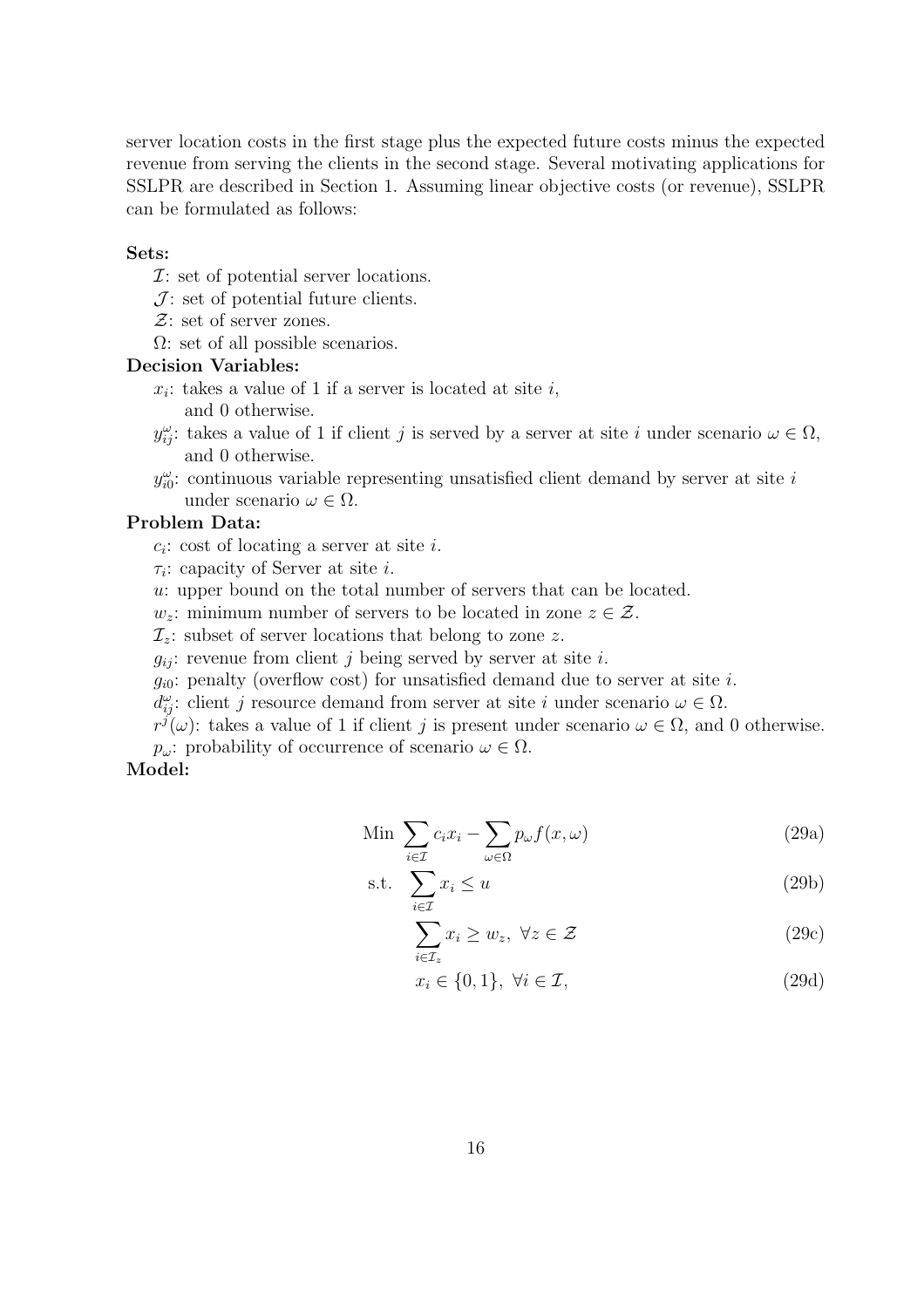where for any x satisfying the constraints (29b-29d) and scenario outcome  $\omega \in \Omega$ ,

$$
f(x,\omega) = \text{Min} \sum_{i \in \mathcal{I}} \sum_{j \in \mathcal{J}} (-q_{ij}) y_{ij}^{\omega} + \sum_{i \in \mathcal{I}} g_{i0} y_{i0}^{\omega} \tag{30a}
$$

s.t. 
$$
\sum_{j \in \mathcal{J}} d_{ij}^{\omega} y_{ij}^{\omega} - y_{i0}^{\omega} \leq \tau_i x_i, \ \forall i \in \mathcal{I}
$$
 (30b)

$$
\sum_{i \in \mathcal{I}} y_{ij}^{\omega} = r^j(\omega), \ \forall j \in \mathcal{J}
$$
 (30c)

$$
y_{ij}^{\omega} \in \{0, 1\}, \ \forall i \in \mathcal{I}, j \in \mathcal{J}
$$
\n
$$
(30d)
$$

$$
y_{i0}^{\omega} \ge 0, \ \forall i \in \mathcal{I}.\tag{30e}
$$

The objective (29a) is to maximize expected profit from providing some limited resource to the clients. Constraint (29b) limits the number of available servers that can be located to u. The zonal requirements are given by constraint (29c) and enforce the requirement that at least a specified number of servers  $w<sub>z</sub>$  be located in a given zone  $z \in \mathcal{Z}$ . Constraints (29d) are the binary restrictions on the server location decision variables. In the second stage, constraints (30b) dictate that a server installed at site i can serve only up to its capacity  $\tau_i$ . The continuous variable  $y_{i0}$  accommodate any overflows that cannot be served due to limitations in server capacity. These overflows result in a loss of revenue at a rate of  $q_{i0}$  but for cases in which there is sufficient server capacity, the overflows are zero due to the high penalty costs. The requirement that each available client be served by only one server is given by constraints (30c). Binary restrictions on the tactical decision variables are given by constraints (30d), while the nonnegativity restrictions on the overflow variables are given by constraints (30e).

Note that valid inequalities or specialized cuts can also be derived for SSLPR a priori to strengthen the LP relaxation of the model. These inequalities can be derived based on simple polyhedral considerations or using minimal (or lifted) cover inequalities. For example, since a client j can only be assigned to a server that has been located at site  $i$ , then for a given  $\omega \in \Omega$  the simple constraints  $x_i - y_{ij}^{\omega} + y_{j0}^{\omega} \geq 0, \forall i \in \mathcal{I}, \forall j \in \mathcal{J}$ , are valid for SSLPR. Such constraints tighten the LP relaxation of the model. However, the total number of these constraints may be very large in general leading to larger problem sizes. It should also be seen that SSLPR formulation (29-30) has random recourse, deterministic technology matrix, and random righthand side vector. If future client availability is assumed to be known (e.g. via client-server contracts), then SSLPR has deterministic righthand side vector, that is,  $r^j(\omega) = r^j = 1, \forall j \in \mathcal{J}, \forall \omega \in \Omega$ . Thus SSLPR has the same form as SIP2 and thus the disjunctive cuts for SIP2 derived in Section 5 are applicable to this special case of SSLPR.

# 7.2 Instance Generation

Several instances of SSLPR with random recourse but deterministic technology matrix and righthand side vector were randomly generated. The instances are available online on the author's website at http://ise.tamu.edu/people/faculty/Ntaimo and will also be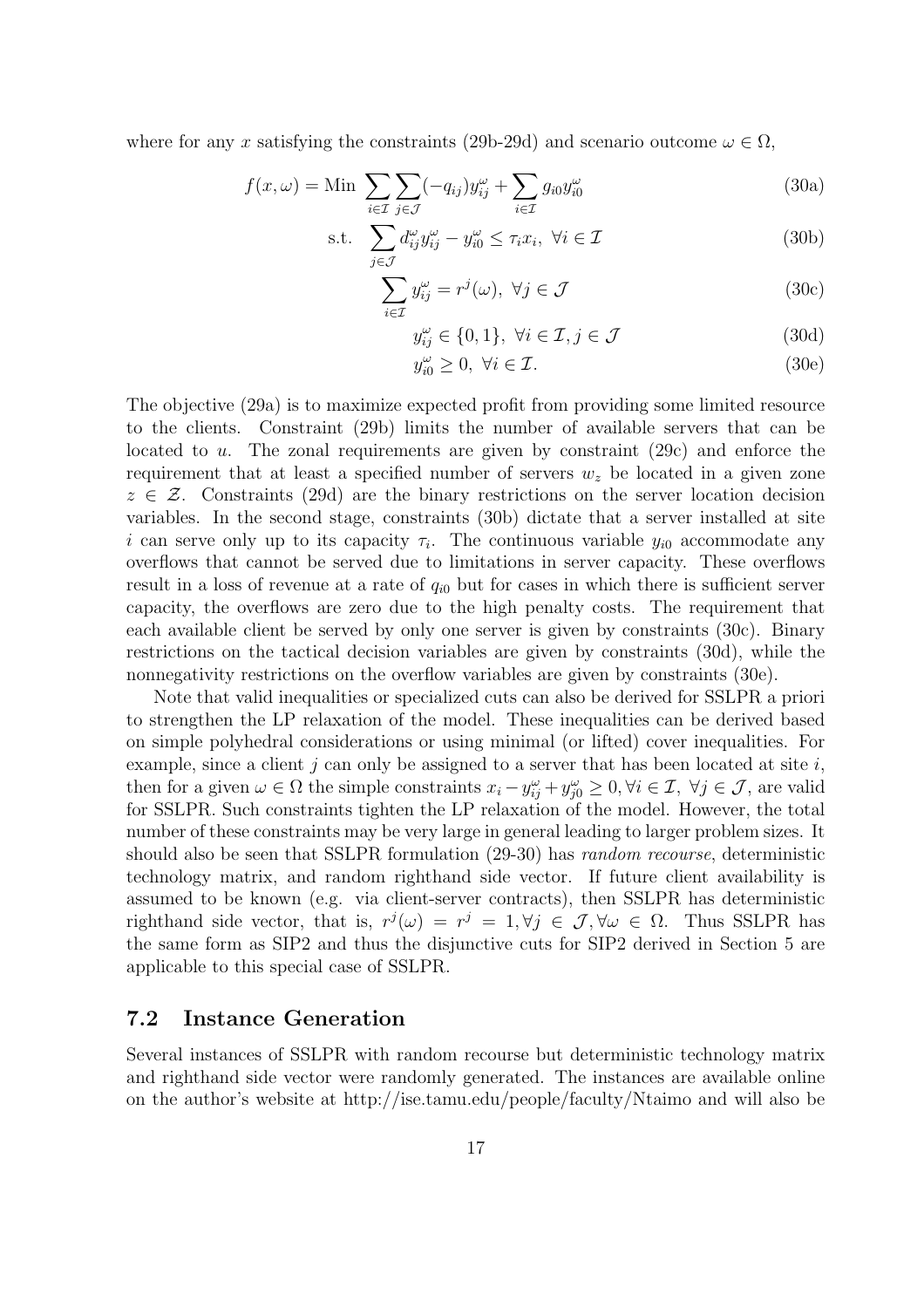made available on the SIP library (SIPLIB). The instances were generated as follows. The maximum number of servers  $(m)$  was arbitrarily fixed at 5 and 10, respectively, while the server capacities  $(\tau_i)$  were arbitrarily set at 2000 units for all servers. The maximum number of servers to be located  $(u)$  was set at the value of m. No zonal constraints were included. The number of clients  $(n)$  was arbitrarily fixed at 50 and 100, respectively, and all clients were assumed to be available for future service. Server location costs  $(c_i)$ were generated from the uniform distribution  $U(7.5 \times 10^5, 1 \times 10^6)$ , while client-server per unit revenue  $(q_{ij}$ 's) were fixed at one per unit of demand.

To generate random client-server demands, the ratio of the total server capacity to To generate random chem-server demands, the ratio of the total average client demand  $(\bar{d})$  for each instance,  $\phi = \sum_{i=1}^{m}$  $\sum_{i=1}^{m} \tau_i / d$ , was first computed. Then client-server demands were generated from  $U(0, \mu)$ , where  $\mu$  was fixed at a value such that  $\phi \approx 2$ . This was done through experimentation by varying the values for  $\mu$  until  $\phi \approx 2$ . The ratio  $\phi$  provides a measure of instance difficult and was fixed at  $\phi \approx 2$  for all the instances to allow for sufficient server capacity to satisfy all client demand. In general, decreasing  $\phi$  towards one results in instances that are more difficult to solve since total server capacity may not be sufficient to satisfy overall client demand. Overflow (penalty) costs were arbitrarily set at  $2 \times 10^6$ , which was high enough for the range of objective cost values considered. The number of scenarios  $(S = |\Omega|)$  was set at 5, 10, 25, 50 and 100, and all the scenarios were assumed to have equal probability of occurrence. Three replications were made for each instance size to account for variability in the instance data as well as guard against pathological cases. Finally, different initial random seeds were used in generating each instance's problem data to allow for independence among the instances.

Table 1 gives the problem characteristics. The naming convention used for all the instances is 'casem.n.S.a', where m is the potential number of servers, n is the number of clients,  $S$  is the number of scenarios, and  $a$  is the replication number. The columns in the table are as follows: 'Constrs' is the number of constraints, 'Bins' is the number of binary decision variables, 'Cvars' is the number of continuous decision variables, and 'Dens' is the density of the constraint matrix in the extensive form (EF) formulation.

## 7.3 Computational Results

The  $D^2$ -R algorithm was implemented using the CPLEX 9.0 Callable Library (ILOG, 2003) in Microsoft Visual C++ 6.0 and applied to then SSLPR instances. In the current implementation of the algorithm, cuts are generated and added to the subproblems until the first-stage decision stabilized. Then the subproblems are solved to integer optimality and an optimality cut by Laporte and Louveaux (1993) generated and added to master program. CPLEX MIP and LP solvers were used to solve the subproblem MIPs and LPs. All the computational experiments were conducted on a DELL Optiplex GX620 with a Pentium D processor running at 3.0GHz with 3.5GB RAM. The instances were run to optimality or stopped when a CPU time limit of 3600 seconds (one hour) was reached.  $D^2$ -R stopping tolerance was set at  $\epsilon = 0.005$ .

The CPLEX MIP solver was also applied to the extensive form (EF) to provide a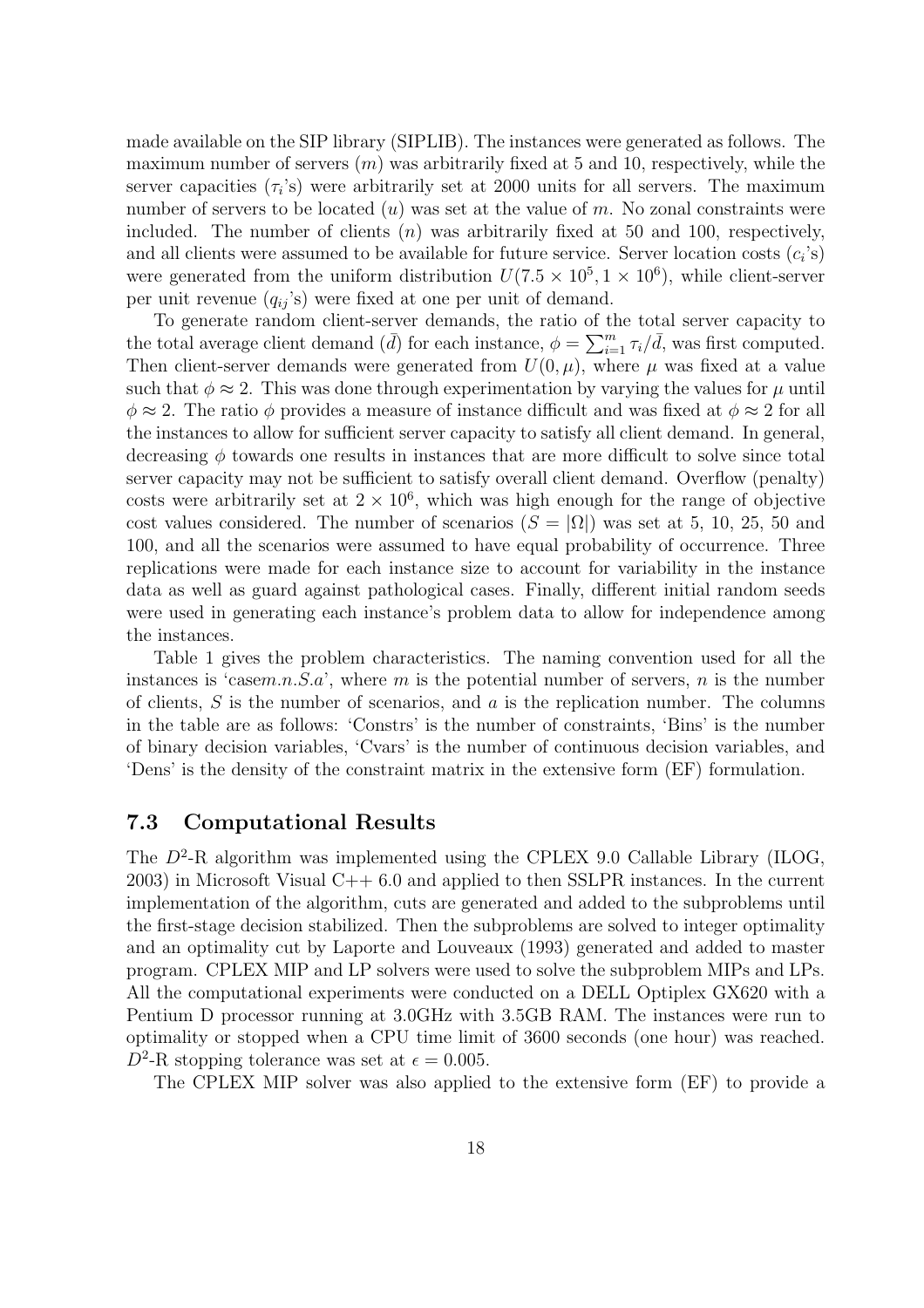|                |         | ΕF          |       | <b>SUBPROBLEM</b> |                |      |       |
|----------------|---------|-------------|-------|-------------------|----------------|------|-------|
| Name           | Constrs | <b>Bins</b> | Cvars | Dens              | $\rm{Constrs}$ | Bins | Cvars |
| case5.25.5     | 151     | 630         | 25    | 0.05719           | 30             | 125  | 5     |
| case5.25.10    | 301     | 1255        | 50    | 0.02872           | 30             | 125  | 5     |
| case5.25.25    | 751     | 3130        | 125   | 0.01152           | 30             | 125  | 5     |
| case5.25.50    | 1501    | 6255        | 250   | 0.00577           | 30             | 125  | 5     |
| case5.25.100   | 3001    | 12505       | 500   | 0.00288           | 30             | 125  | 5     |
| case10.50.5    | 301     | 2510        | 50    | 0.05637           | 60             | 500  | 10    |
| case10.50.10   | 601     | 5010        | 100   | 0.02824           | 60             | 500  | 10    |
| case10.50.25   | 1501    | 12510       | 250   | 0.01131           | 60             | 500  | 10    |
| case10.50.50   | 3001    | 25010       | 500   | 0.00566           | 60             | 500  | 10    |
| case10.50.100  | 6001    | 50010       | 1000  | 0.00283           | 60             | 500  | 10    |
| case10.100.5   | 551     | 5010        | 50    | 0.03323           | 110            | 1000 | 10    |
| case10.100.10  | 1101    | 10010       | 100   | 0.01663           | 110            | 1000 | 10    |
| case10.100.25  | 2751    | 25010       | 250   | 0.00666           | 110            | 1000 | 10    |
| case10.100.50  | 5501    | 50010       | 500   | 0.00333           | 110            | 1000 | 10    |
| case10.100.100 | 11001   | 100010      | 1000  | 0.00167           | 110            | 1000 | 10    |

Table 1: Problem Instance Characteristics

benchmark for comparison. The following CPLEX MIP solver settings were used and provided better results than the default values: set mip emphasis 1 (emphasizes looking for feasible solutions), set mip strategy start 4 (uses barrier at the root), and branching priority order on x. Also, due to the large size of the instances, CPLEX node files were used to prevent CPLEX from running out of memory prematurely.

Table 2 gives a summary of the results for instances with  $m = 5$  and  $n = 25$ . The columns of the table are as follows: *Name* is the instance name;  $v_{LP}^1$  is the optimal objective value for the LP relaxation;  $v_{LP}^2$  is the optimal objective value for the LP relaxation with IP master program (binary restrictions on x enforced);  $\%\Delta v_{LP}^1$  is the percentage difference between the best found SIP objective value and  $v_{LP}^1$ ; % $\Delta v_{LP}^2$  is the percentage difference between the best found SIP objective value and  $v_{LP}^2$ ;  $v_{IP}^{D^2 \to R}$  is the best SIP objective value found by the  $D^2$ -R algorithm;  $v_{IP}^{CPLEX}$  is the best SIP objective value found by the CPLEX MIP solver applied to EF; and  $\%\Delta v_{IP}$ ' is the percentage difference between  $v_{IP}^{D^2-R}$  and  $v_{IP}^{CPLEX}$ . The parameters  $\%\Delta v_{LP}^1$ ,  $\%\Delta v_{LP}^2$  and  $\%\Delta v_{IP}$  are defined as follows:  $\overline{v_{\Delta}^2 v_{LP}^1} = \frac{100(v_{IP}^{D^2-R} - v_{LP}^1)/v_{IP}^{D^2-R}}{v_{LP}^{D^2/R}}$ ;  $\sqrt[n]{\Delta v_{LP}^2} = \frac{100(v_{IP}^{D^2-R} - v_{LP}^2)/v_{IP}^{D^2-R}}{v_{LP}^{D^2/R}}$ ; and  $\%\Delta v_{IP} = 100(v_{IP}^{CPLE}X - v_{IP}^{D^2 \cdot R})/|v_{IP}^{D^2 \cdot R}|$ , where || denotes the absolute value. Note that value of  $\% \Delta v_{IP} > 0$  means that the  $D^2$ -R algorithm obtained a better solution value than the CPLEX MIP solver within the time limit of one hour.

As can be seen in Table 2, the  $D^2$ -R algorithm solved all the instances to optimality while CPLEX could not. CPLEX only managed to solve two of the smaller instances but was unable to close the optimality gap. As indicated by the last column of the table, CPLEX performance deteriorates as the instance size increases, an indication of increasing problem difficult. However, the performance of the  $D^2$ -R algorithm is fairly linear with the number of scenarios, a desirable property for the algorithm. It is interesting to observe that these instances have very large LP gaps  $(v_{LP}^1)$  in general. However, the corresponding  $v_{LP}^2$  values are not as large. Since the  $D^2$ -R algorithm works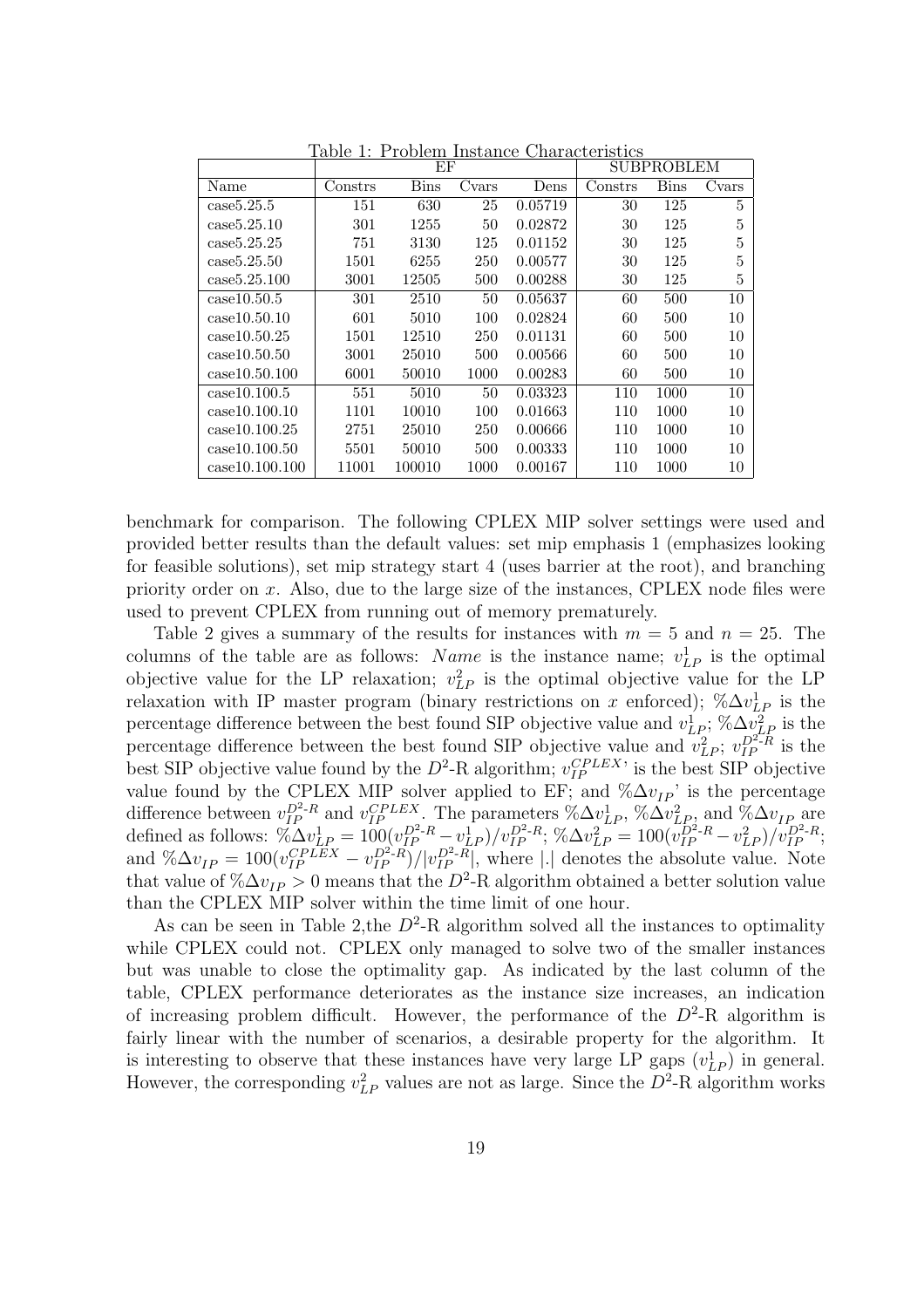| Name           | $v^1_{LP}$  | $v_{LP}^2$                          | $\%\Delta v_{LP}^1$ | $\%\Delta v_{LP}^2$ | $\overline{v_{IP}^{D^2-R*}}$ | $v_{IP}^{CPLEX}$ | $\%\Delta v_{IP}$ |
|----------------|-------------|-------------------------------------|---------------------|---------------------|------------------------------|------------------|-------------------|
| case5.25.5.1   | $-156412.3$ | $-137375.0$                         | 21.07               | 6.34                | $-129190.0$                  | $-129190.0$      | 0.00              |
| case5.25.5.2   | $-172439.1$ | $-155307.0$                         | 16.60               | 5.01                | $-147893.0$                  | $-147768.0$      | 0.08              |
| case5.25.5.3   | $-156904.1$ | -78956.3                            | 149.30              | 25.45               | $-62937.4$                   | $-60570.0$       | 3.76              |
| case5.25.10.1  | $-164497.0$ | $-84520.5$                          | 126.05              | 16.15               | $-72769.5$                   | $-68489.6$       | 5.88              |
| case5.25.10.2  | $-168596.0$ | $-150017.0$                         | 17.70               | 4.73                | $-143243.0$                  | $-143240.0$      | 0.00              |
| case5.25.10.3  | $-166028.0$ | $-149276.0$                         | 17.77               | 5.89                | $-140972.0$                  | $-140593.0$      | 0.27              |
| case5.25.25.1  | $-174079.0$ | $-92447.7$                          | 120.03              | 16.85               | $-79116.6$                   | $-65638.6$       | 17.04             |
| case5.25.25.2  | $-168172.0$ | $-87974.3$                          | 125.57              | 18.00               | -74553.7                     | $-62152.2$       | 16.63             |
| case5.25.25.3  | $-164791.0$ | $-89489.1$                          | 117.60              | 18.17               | $-75730.9$                   | $-63911.9$       | 15.61             |
| case5.25.50.1  | $-168463.0$ | $-91648.6$                          | 113.80              | 16.31               | -78795.8                     | 230520.0         | 392.55            |
| case5.25.50.2  | $-166434.0$ | $-82971.9$                          | 138.02              | 18.66               | $-69923.7$                   | 336834.0         | 581.72            |
| case5.25.50.3  | $-165692.0$ | $-87562.4$                          | 122.23              | 17.44               | $-74558.4$                   | 289917.0         | 488.85            |
| case5.25.100.1 | $-168676.0$ | $-87688.2$                          | 127.92              | 18.49               | $-74005.8$                   | 269612.0         | 464.31            |
| case5.25.100.2 | $-167724.0$ | $-86341.1$                          | 130.80              | 18.81               | $-72671.9$                   | 305102.0         | 519.83            |
| case5.25.100.3 | $-168152.0$ | $-89487.1$                          | 122.23              | 18.27               | -75664.2                     | 291245.0         | 484.92            |
|                |             | Number of Cuts and Computation Time |                     |                     | (seconds)                    |                  |                   |
|                |             | $\overline{D^2-R}$                  |                     |                     |                              | <b>CPLEX</b>     |                   |
|                | Cuts        | $L^2$ Cuts                          | Iters               | CPU                 |                              | CPU              | $\%$ Gan          |

Table 2:  $D^2$ -R Algorithm Summary for  $m = 5$  and  $n = 25$ 

|                | $D^2$ -R |                       |       | <b>CPLEX</b> |            |          |
|----------------|----------|-----------------------|-------|--------------|------------|----------|
|                | Cuts     | $\overline{L^2}$ Cuts | Iters | <b>CPU</b>   | <b>CPU</b> | $\%$ Gap |
| case5.25.5.1   | 5        | 1                     | 23    | 1.24         | >3600      | 5.17     |
| case5.25.5.2   | 5        |                       | 27    | 1.69         | >3600      | 4.46     |
| case5.25.5.3   | 5        |                       | 25    | 41.11        | >3600      | 26.75    |
| case5.25.10.1  | 10       | T                     | 28    | 44.34        | >3600      | 22.93    |
| case5.25.10.2  | 10       |                       | 27    | 1.60         | >3600      | 4.40     |
| case5.25.10.3  | 10       |                       | 27    | 2.31         | >3600      | 5.70     |
| case5.25.25.1  | 25       | T                     | 30    | 104.58       | >3600      | 40.67    |
| case5.25.25.2  | 25       | T                     | 30    | 144.26       | >3600      | 41.35    |
| case5.25.25.3  | 25       |                       | 30    | 118.14       | >3600      | 39.88    |
| case5.25.50.1  | 50       |                       | 30    | 262.95       | >3600      | 139.74   |
| case5.25.50.2  | 50       |                       | 30    | 282.69       | >3600      | 124.63   |
| case5.25.50.3  | 300      | T                     | 46    | 397.44       | >3600      | 130.19   |
| case5.25.100.1 | 100      | 1                     | 30    | 472.24       | >3600      | 132.52   |
| case5.25.100.2 | 100      | 1                     | 30    | 633.54       | >3600      | 128.29   |
| case5.25.100.3 | 100      |                       | 29    | 486.27       | >3600      | 130.72   |

<sup>∗</sup> optimality reached.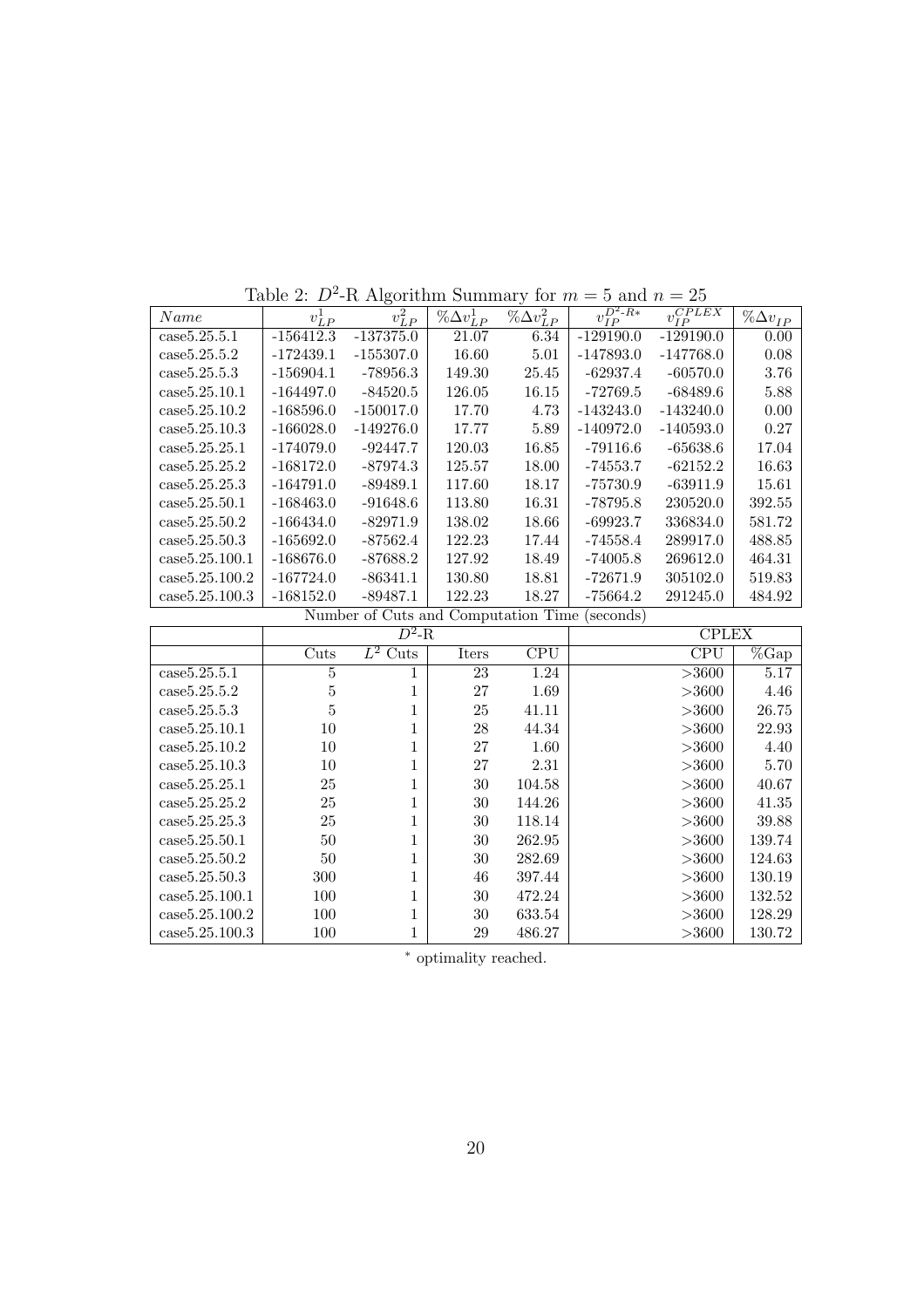with an IP master, it is the latter gap that the cuts have to close.

The lower part of Table 2 gives a summary of the number of cuts and computation time. The columns of this part of the table are as follows: 'Cuts' gives the number of disjunctive decomposition cuts,  $L^2$  gives the number of optimality cuts of Laporte and Louveaux (1993), 'Iters' gives the number of iterations, 'CPU' gives the computation time in seconds, and '%Gap' gives the percentage gap reported by the CPLEX MIP solver at termination. As can be seen in the table, the  $D^2$ -R algorithm was able to solver all the instances to optimality within 3 minutes, while CPLEX could not. Furthermore, the number of cuts generated by the  $D^2$ -R algorithm in each instance is relatively small. Notice that the number of disjunctive cuts increases with the instance size in general. In this case, only one  $L^2$  cut was generated during the last iteration of the algorithm.

| Name                                          | $v^1_{LP}$  | $v_{LP}^2$     | $\%\Delta v^1_{LP}$ | $\%\Delta v^2_{LP}$     | $\overline{v^{D^2-R}_{IP}}$                   | $\overline{v^{CPLEX}_{IP}}$ | $\%\Delta v_{\it LP}$  |
|-----------------------------------------------|-------------|----------------|---------------------|-------------------------|-----------------------------------------------|-----------------------------|------------------------|
| case10.50.5.1                                 | $-74871.3$  | $-33592.0$     | 192.26              | 31.13                   | $-25618.2$                                    | $-20163.4$                  | 21.29                  |
| case10.50.5.2                                 | $-71559.2$  | $-38333.6$     | 155.90              | 37.08                   | $-27964.0$                                    | $-20506.4$                  | 26.67                  |
| case10.50.5.3                                 | $-63694.5$  | $-25759.2$     | 273.75              | 51.15                   | $-17041.8$                                    | $-14283.4$                  | 16.19                  |
| case10.50.10.1                                | $-73612.3$  | $-32262.7$     | 224.22              | 42.10                   | $-22704.6$                                    | 36020.5                     | 258.65                 |
| case10.50.10.2                                | $-68738.9$  | $-32375.7$     | 204.42              | 43.38                   | $-22580.2$                                    | $-10120.8$                  | 55.18                  |
| case10.50.10.3                                | $-70632.0$  | $-29858.6$     | 246.63              | 46.53                   | $-20376.5$                                    | 35323.9                     | 273.36                 |
| case10.50.25.1                                | $-77322.9$  | $-41292.3$     | 147.73              | 32.29                   | $-31212.6$                                    | 34166.4                     | 209.46                 |
| case10.50.25.2                                | $-67961.4$  | $-33529.7$     | 194.83              | 45.46                   | $-23051.0$                                    | 48005.6                     | 308.26                 |
| case10.50.25.3                                | $-69738.5$  | $-32006.4$     | 221.08              | 47.36                   | $-21720.2$                                    | 166712.0                    | 867.54                 |
| case10.50.50.1                                | $-69562.9$  | $-32963.8$     | 216.55              | $50.00\,$               | $-21975.6$                                    | 105138.0                    | 578.43                 |
| case10.50.50.2                                | $-68954.2$  | $-33456.3$     | 196.54              | $\!3.88$                | $-23252.9$                                    | 129100.0                    | 655.20                 |
| case10.50.50.3                                | $-70747.3$  | $-30466.3$     | 263.55              | 56.56                   | $-19459.9$                                    | 153067.0                    | 886.58                 |
| case10.50.100.1                               | $-71170.8$  | $-33375.3$     | 206.99              | 43.96                   | $-23183.7$                                    | 113908.0                    | 591.33                 |
| case10.50.100.2                               | $-70071.0$  | $-33306.7$     | 213.86              | 49.19                   | $-22325.7$                                    | 116034.0                    | 619.73                 |
| case10.50.100.3                               | $-72080.2$  | $-37280.0$     | 170.57              | 39.94                   | $-26639.7$                                    | 110157.0                    | 513.51                 |
|                                               |             |                |                     |                         | Number of Cuts and Computation Time (seconds) |                             |                        |
|                                               |             |                |                     |                         |                                               |                             |                        |
|                                               |             | $D^2$ -R       |                     |                         |                                               | <b>CPLEX</b>                |                        |
|                                               | <b>Cuts</b> | $L^2$ Cuts     | <b>Iters</b>        | $\overline{\text{CPU}}$ |                                               | $\overline{\text{CPU}}$     | $\sqrt[6]{\text{Gap}}$ |
| case10.50.5.1                                 | 15          | 24             | 296                 | >3600                   |                                               | >3600                       | 65.30                  |
| case10.50.5.2                                 | 20          | 24             | 269                 | >3600                   |                                               | >3600                       | 84.80                  |
| case10.50.5.3                                 | 15          | 24             | 263                 | >3600                   |                                               | >3600                       | 78.03                  |
| case10.50.10.1                                | 50          | 12             | 437                 | >3600                   |                                               | >3600                       | 189.04                 |
| case10.50.10.2                                | $30\,$      | 12             | 422                 | >3600                   |                                               | >3600                       | 217.75                 |
| case10.50.10.3                                | 40          | 12             | 370                 | >3600                   |                                               | >3600                       | 183.73                 |
| case10.50.25.1                                | 100         | $\overline{5}$ | 706                 | >3600                   |                                               | >3600                       | 220.56                 |
| case10.50.25.2                                | 100         | 5              | 697                 | >3600                   |                                               | >3600                       | 169.59                 |
| case10.50.25.3                                | 100         | 5              | 670                 | >3600                   |                                               | >3600                       | 119.13                 |
| case10.50.50.1                                | 150         | 3              | 848                 | >3600                   |                                               | >3600                       | 131.26                 |
| case10.50.50.2                                | 150         | 3              | 856                 | >3600                   |                                               | >3600                       | 125.86                 |
| case10.50.50.3                                | 150         | 3              | 826                 | >3600                   |                                               | >3600                       | 119.88                 |
| case10.50.100.1                               | 100         | 1              | 926                 | >3600                   |                                               | >3600                       | 129.28                 |
| case10.50.100.2<br>$\mathrm{case}10.50.100.3$ | 100         | 1              | 913<br>839          | >3600                   |                                               | >3600                       | 128.70<br>133.83       |

Table 3:  $D^2$ -R Algorithm Summary for  $m = 10$  and  $n = 50$ 

Table 3 give results for instances with  $m = 10$  and  $n = 50$ . These are relatively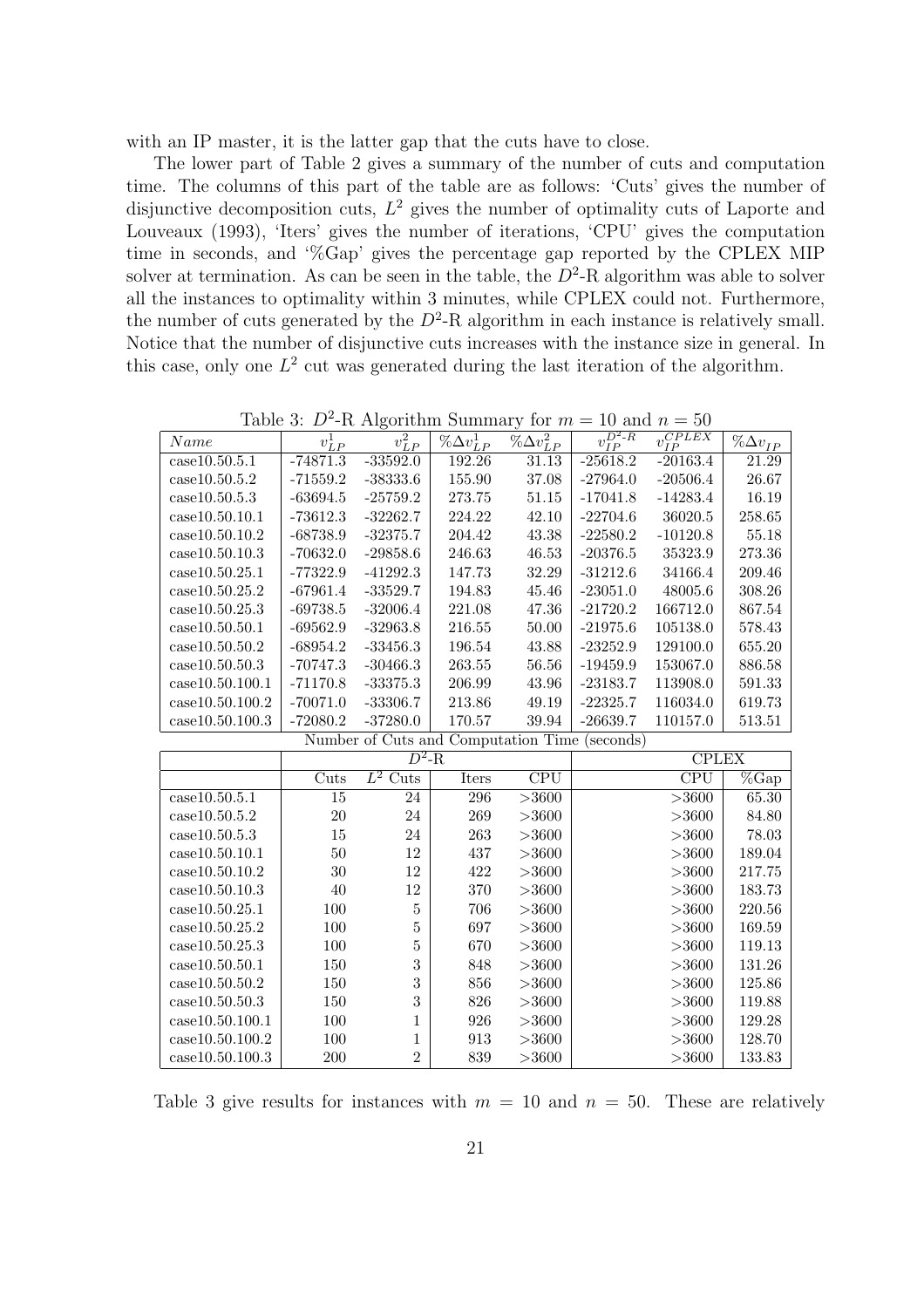larger instances compared to the previous set and even the  $D^2$ -R algorithm could not solve them to optimality within the time limit of one hour. However, the  $D^2$ -R algorithm clearly outperforms the direct solver on all the instances as shown by the large values in the last column of the upper part of the table. Notice that the LP gaps  $\%\Delta v_{LP}^2$  are very large (between 30 - 60%) for this set of instances. This is evident in the large number of cuts generated by the  $D^2$ -R algorithm shown in the lower part of the table.

| Name                                 | $v_{LP}^1$  | ပ<br>$v_{LP}^2$                     | $\%\Delta v^1_{LP}$ | $\overline{\% \Delta v_{LP}^2}$ | $v_{IP}^{D^2-R}$ | $\overline{v_{IP}^{CPLEX}}$ | $\%\Delta v_{IP}$ |
|--------------------------------------|-------------|-------------------------------------|---------------------|---------------------------------|------------------|-----------------------------|-------------------|
| case10.100.5.1                       | $-112633.0$ | $-84255.1$                          | 38.21               | $3.39\,$                        | $-81494.0$       | $-80497.0$                  | 1.22              |
| case10.100.5.2                       | $-110050.0$ | $-92439.2$                          | 22.60               | 2.98                            | $-89760.8$       | $-88228.4$                  | 1.71              |
| case10.100.5.3                       | $-106503.0$ | $-84056.1$                          | $30.56\,$           | 3.04                            | $-81573.6$       | $-79994.2$                  | $1.94\,$          |
| case10.100.10.1                      | $-107552.0$ | $-81777.4$                          | 36.60               | 3.87                            | $-78732.9$       | $-73131.5$                  | 7.11              |
| case10.100.10.2                      | $-106668.0$ | $-80449.6$                          | 36.92               | 3.27                            | $-77902.6$       | $-71668.7$                  | 8.00              |
| case10.100.10.3                      | $-106339.0$ | $-83143.9$                          | 32.26               | 3.41                            | $-80402.1$       | $-75630.3$                  | 5.93              |
| case10.100.25.1                      | $-106831.0$ | $-84699.1$                          | 30.99               | 3.85                            | $-81556.5$       | 3723.5                      | 104.57            |
| case10.100.25.2                      | $-108508.0$ | $-85527.6$                          | 30.87               | 3.16                            | $-82910.5$       | 29203.8                     | 135.22            |
| case10.100.25.3                      | $-107530.0$ | $-82351.2$                          | 35.93               | 4.10                            | $-79104.2$       | $-19637.2$                  | 75.18             |
| case10.100.50.1                      | $-106895.0$ | $-81660.9$                          | 36.20               | 4.05                            | $-78481.6$       | 84278.7                     | 207.39            |
| case10.100.50.2                      | $-109822.0$ | $-87972.1$                          | 29.91               | 4.07                            | $-84534.4$       | 2617.8                      | 103.10            |
| case10.100.50.3                      | $-106293.0$ | $-81759.9$                          | 35.50               | 4.22                            | $-78446.2$       | $-5507.3$                   | 92.98             |
| case10.100.100.1                     | $-107571.0$ | $-85015.5$                          | 31.71               | 4.09                            | $-81674.8$       | 114703.0                    | 240.44            |
| case10.100.100.2                     | $-108518.0$ | $-85164.4$                          | 32.85               | 4.26                            | $-81684.2$       | 70525.9                     | 186.34            |
| case10.100.100.3                     | $-107674.0$ | $-85506.1$                          | 30.80               | 3.87                            | $-82320.2$       | 130875.0                    | 258.98            |
|                                      |             | Number of Cuts and Computation Time |                     |                                 | (seconds)        |                             |                   |
|                                      |             | $D^2$ -R                            |                     |                                 |                  | <b>CPLEX</b>                |                   |
|                                      | Cuts        | $L^2$ Cuts                          | <b>Iters</b>        | $\overline{\text{CPU}}$         |                  | $\overline{\text{CPU}}$     | $\%$ Gap          |
| case10.100.5.1                       |             |                                     |                     |                                 |                  |                             |                   |
|                                      | 25          | 24                                  | 394                 | >3600                           |                  | >3600                       | 4.62              |
| case10.100.5.2                       | 25          | 24                                  | 291                 | >3600                           |                  | >3600                       | 4.74              |
| case10.100.5.3                       | 40          | 24                                  | 365                 | >3600                           |                  | >3600                       | $5.05\,$          |
| case10.100.10.1                      | 20          | 12                                  | 381                 | >3600                           |                  | >3600                       | 11.78             |
| case10.100.10.2                      | 40          | 12                                  | 383                 | >3600                           |                  | >3600                       | $12.24\,$         |
| case10.100.10.3                      | 50          | 12                                  | 490                 | >3600                           |                  | >3600                       | $\ \, 9.91$       |
| case10.100.25.1                      | 50          | $\overline{5}$                      | 772                 | >3600                           |                  | >3600                       |                   |
| case10.100.25.2                      | 50          | $\overline{5}$                      | 726                 | >3600                           |                  | >3600                       | 392.86            |
| case10.100.25.3                      | 100         | $\overline{5}$                      | 781                 | >3600                           |                  | >3600                       | 319.35            |
| case10.100.50.1                      | 100         | $\overline{2}$                      | 925                 | >3600                           |                  | >3600                       | 196.89            |
| case10.100.50.2                      | 100         | $\overline{2}$                      | 939                 | $>\!\!3600$                     |                  | >3600                       |                   |
| case10.100.50.3                      | 100         | $\overline{2}$                      | 919                 | >3600                           |                  | >3600                       |                   |
| case10.100.100.1                     | 100         | 1                                   | 969                 | >3600                           |                  | >3600                       | 174.12            |
| case10.100.100.2<br>case10.100.100.3 | 100<br>100  | 1                                   | 988<br>971          | >3600<br>>3600                  |                  | >3600<br>>3600              | 220.76<br>165.33  |

Table 4:  $D^2$ -R Algorithm Summary for  $m = 10$  and  $n = 100$ 

† CPLEX MIP solver could not compute the %Gap.

The final results are reported in Tables 4 for the largest size set of instances with  $m = 10$  and  $n = 100$ . The performance of the  $D^2$ -R algorithm is relative good even in this case. Notice that for this set of instances, however, even though the LP gaps  $\%\Delta v_{LF}^{1}$ are relative large, the LP gaps  $\%\Delta v_{LP}^2$  are much smaller (around 3-5%). CPLEX performs close to the  $D^2$ -R algorithm on the smallest size instances. However, as the number of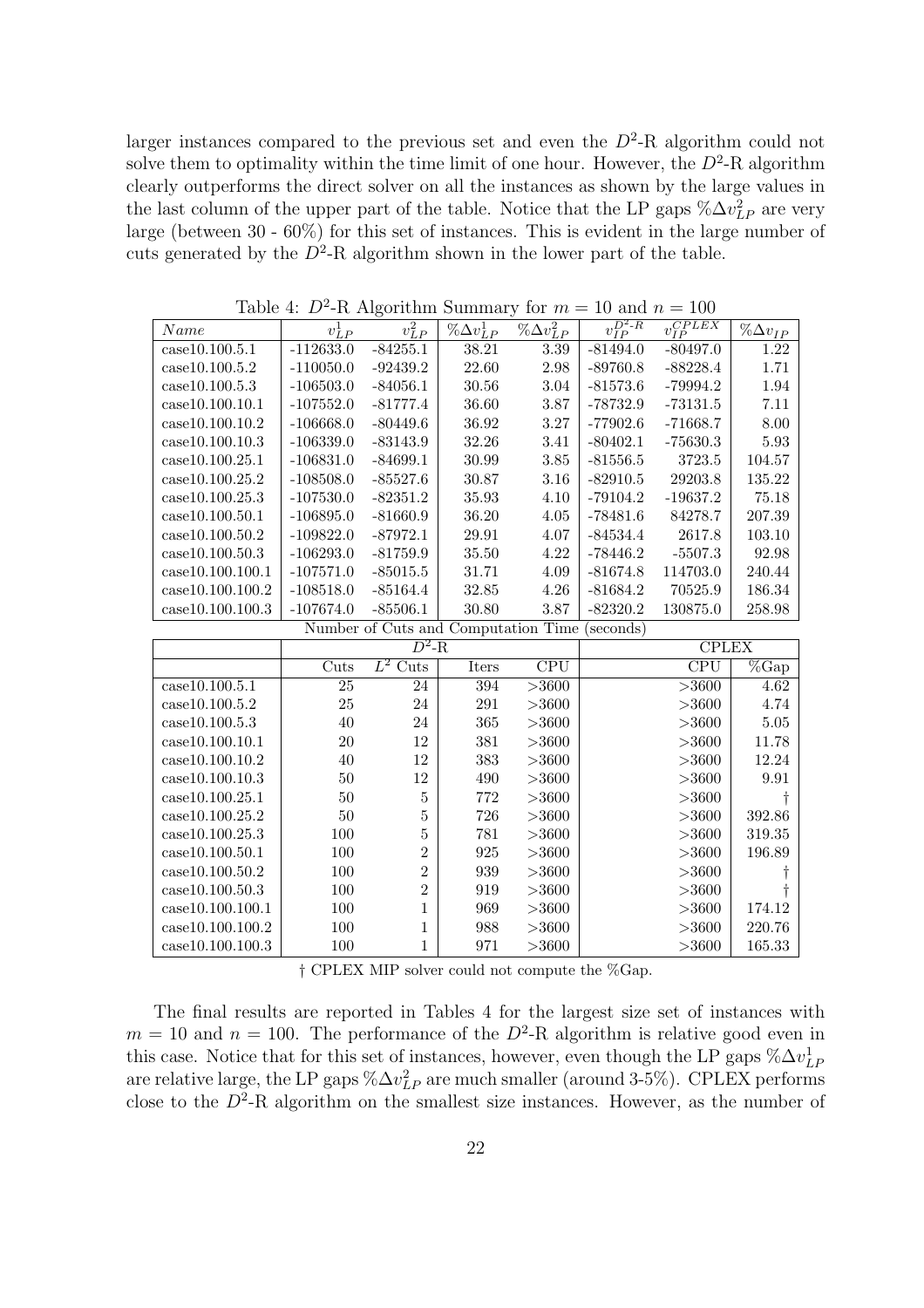scenarios increases (problem size increases), the performance of CPLEX quickly deteriorates. Finally, it was observed that unlike the direct solver, the decomposition method provides better objective values in general within the first few minutes. Therefore, in practical cases where quick decisions are needed, an early termination of the algorithm would still provide fairly good quality solutions.

# 8 Conclusion

This paper introduces disjunctive decomposition for two-stage mixed 0-1 SIP with random recourse. Disjunctive decomposition allows for cutting planes based on disjunctive programming to be generated for each scenario subproblem under a temporal decomposition setting of the SIP problem. New valid inequalities for mixed 0-1 SIP with random recourse are presented. In the case of random recourse but deterministic righthand side vector and technology matrix, valid inequalities that allow for sharing cut coefficients among scenario subproblems are obtained. The valid inequalities are used to derive a disjunctive decomposition algorithm for mixed 0-1 SIP. The derivation of the proposed method has been motivated by real-life stochastic server location problems with random recourse, which have many applications in operations research. A computational study with largescale instances demonstrate the potential of the method towards solving this class of problems. Even though the primary focus of the paper is on the generation of cutting planes within a temporal decomposition of the SIP problem, it should be pointed out that cutting planes alone may not be adequate for solving large-scale instances to optimality. Thus the proposed cuts can be incorporated within a branch-and-cut setting, which may prove to be even more effective. Furthermore, the computational and computer memory demands of this class of problems calls for the use of high performance parallel/distributed computing platforms on which the subproblems are solved on separate computers.

Acknowledgments. This work was supported in part by NSF grant CNS-0540000. The author wishes to thank an anonymous reviewer for their helpful comments on an earlier draft of this paper, and his student Matthew W. Tanner for an initial implementation of the  $D^2$ -R algorithm.

# References

- Ahmed, S. and Garcia, R.: 2003, Dynamic capacity acquisition and assignment under uncertainty, Annals of Operational Research 124, 267–283.
- Ahmed, S., Tawarmalani, M. and Sahinidis, N. V.: 2004, A finite branch and bound algorithm for two-stage stochastic integer programs, Mathematical Programming 100, 355–377.
- Balas, E.: 1975, Disjunctive programming: cutting planes from logical conditions, in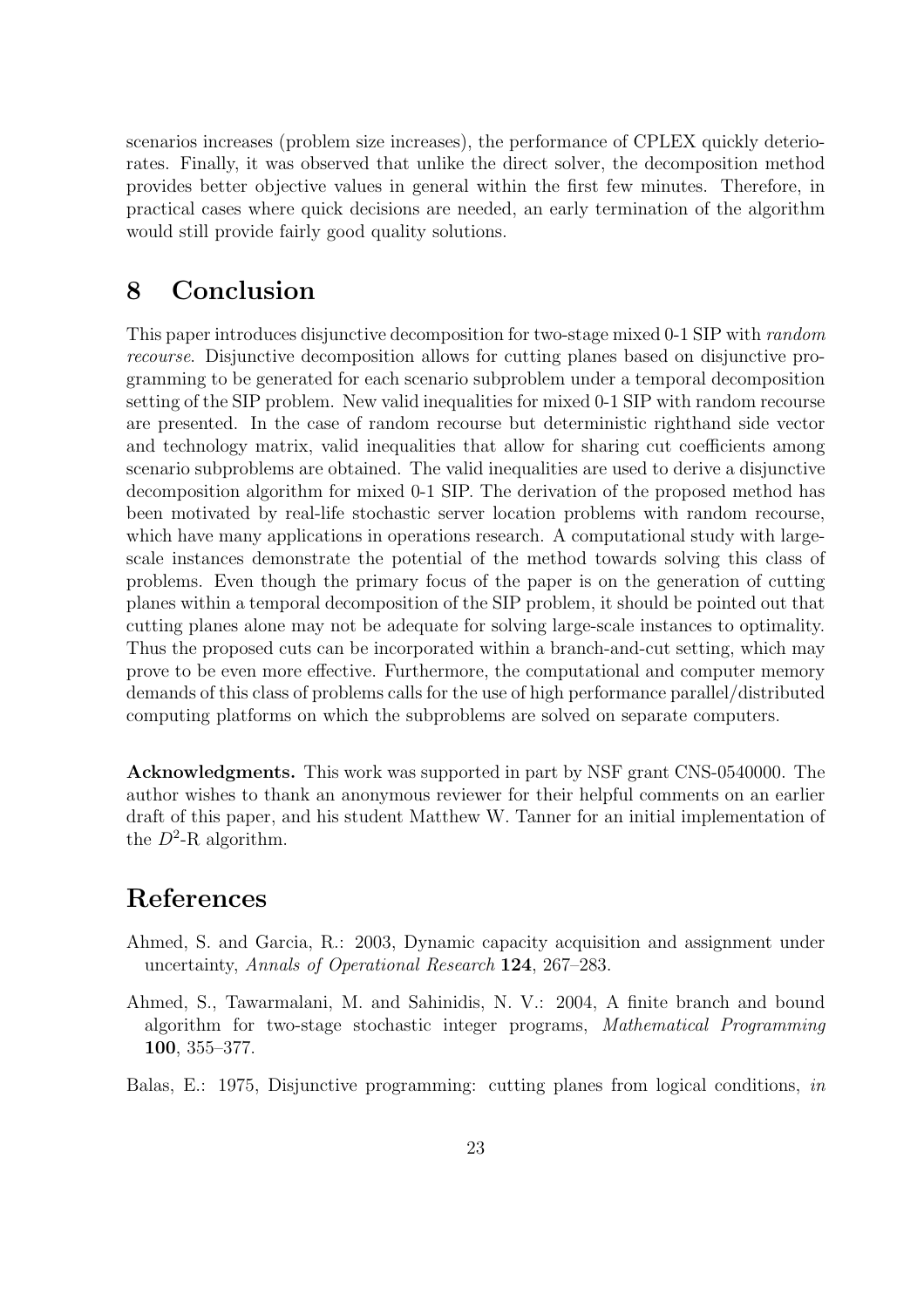O. Mangasarian, R. Meyer and S. Robinson (eds), Nonlinear Programming 2, Academic Press.

Balas, E.: 1979, Disjunctive programming, Annals of Discrete Mathematics 5, 3–51.

- Balas, E., Ceria, E. and Cornuéjols, G.: 1996, Mixed 0-1 programming by lift-and-project in a branch-and-cut framework, Management Science 42, 1229–1246.
- Balas, E., Ceria, E. S. and Cornuéjols, G.: 1993, A lift-and-project cutting plane algorithm for mixed 0-1 integer programs, Mathematical Programming 58, 295–324.
- Benders, J. F.: 1962, Partitioning procedures for solving mixed-variable programming problems, Numerische Mathematik 4, 238–252.
- Birge, J. R. and Louveaux, F. V.: 1997, Introduction to Stochastic Programming, Springer, New York.
- Blair, C. and Jeroslow, R.: 1978, A converse for disjunctive constraints, Journal of Optimization Theory and Applications 25, 195–206.
- Blair, C. and Jeroslow, R.: 1982, The value function of an integer program, Mathematical Programming 23, 237–273.
- Carøe, C. C.: 1998, Decomposition in Stochastic Integer Programming, Ph.D. thesis, Dept. of Operations Research, University of Copenhagen, Denmark.
- Carøe, C. and Tind, J.: 1997, A cutting-plane approach to mixed 0-1 stochastic integer programs, European Journal of Operational Research 101, 306–316.
- Donovan, G. and Rideout, D.: 2003, An integer programming model to optimize resource allocation for wildfire containtment, Forest Science  $49(2)$ , 331–335.
- ILOG, I.: 2003, CPLEX 9.0 Reference Manual, ILOG CPLEX Division.
- Klein Haneveld, W. and van der Vlerk, M.: 1999, Stochastic integer programming: general models and algorithms, Annals of Operations Research 85, 39–57.
- Laporte, G. and Louveaux, F. V.: 1993, The integer L-shaped method for stochastic integer programs with complete recourse, Operations Research Letters 1, 133–142.
- Lee, W. J.: 2006, A Stochastic Mixed Integer Programming Approach to Wildfire Management Systems, M.S. Thesis, Dept. of Industrial and Systems Engineering, Texas A&M University, USA.
- Linderoth, J. and Wright, S.: 2003, Decomposition algorithms for stochastic programming on a computational grid, Computational Optimization and Applications 24, 207– 250.